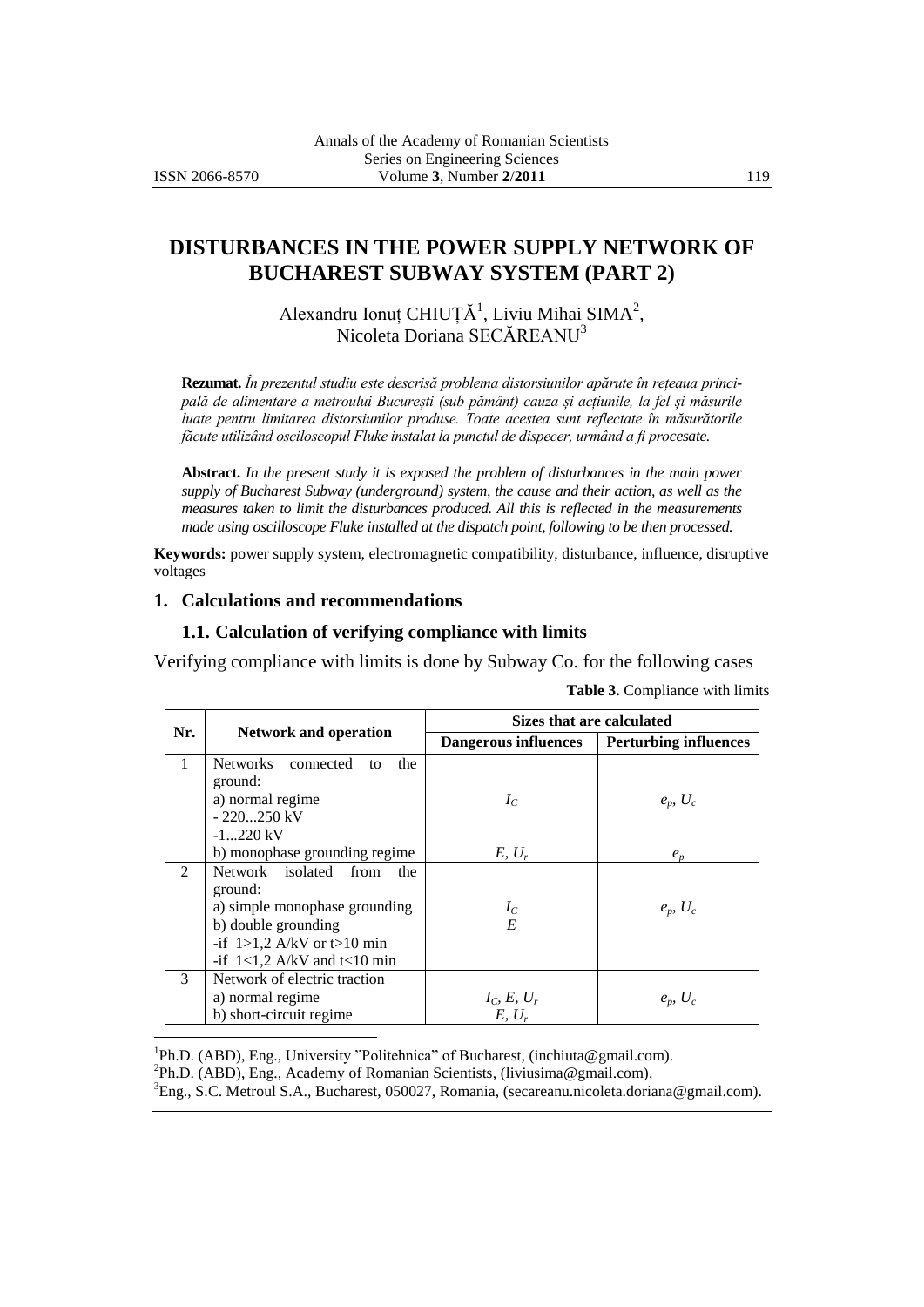In addition to the sizes of the table, the voltages  $U_i$ ,  $U_r$  will be calculated and their resultant when they act simultaneously.

The significance of size is:

- $I_c$  **(capacitive current)** alternating current that results from electric influence passing through the earth connection of a telecommunications circuit, for example, through the body of a person in contact with the circuit and earth;
- *E* **(longitudinal electromotive voltage)** electromotive voltage produced by magnetic induction along a circuit thought to be composed of telecommunications conductor and earth;
- $\blacksquare$  *U<sub>r</sub>* (resistive voltage) voltage in a telecommunications circuit (e.g. wire – ground voltage) due to increased of the potential of soil in the area of the ground installation;
- $\bullet$   $U_i$  (inductive voltage) voltage in a telecommunications circuit (e.g. wire – ground voltage) resulting from the action of longitudinal electromotive voltage;
- *U<sup>c</sup>* **(capacitive voltage)** voltage to the ground of telecommunication circuit, resulting from the electric influence;
- $U_t$  (test voltage) AC voltage value of the dielectric insulation to the ground of the installation exposed to the effect of influences. When this element is a translating coil, U includes the primary – secondary insulation, too. When it is not otherwise specified, the values of voltages and currents of this standard are effective values.

### **1.2.Definitions**

Residual voltage - voltage that remains in the installation of telecommunications while its protection works.

Power supply sector – of an electric traction line - the portion supplied from a single substation, in one direction.

If the traction line is supplied by the substations operating in parallel, it is considered that on the distance between two neighbouring substations there are two sections of supply, bounded by the principal sectioning point.

Electrical influence - permissible capacitive current through the body of a person considered as having a resistance of 3000  $\Omega$ , which is 15 mA.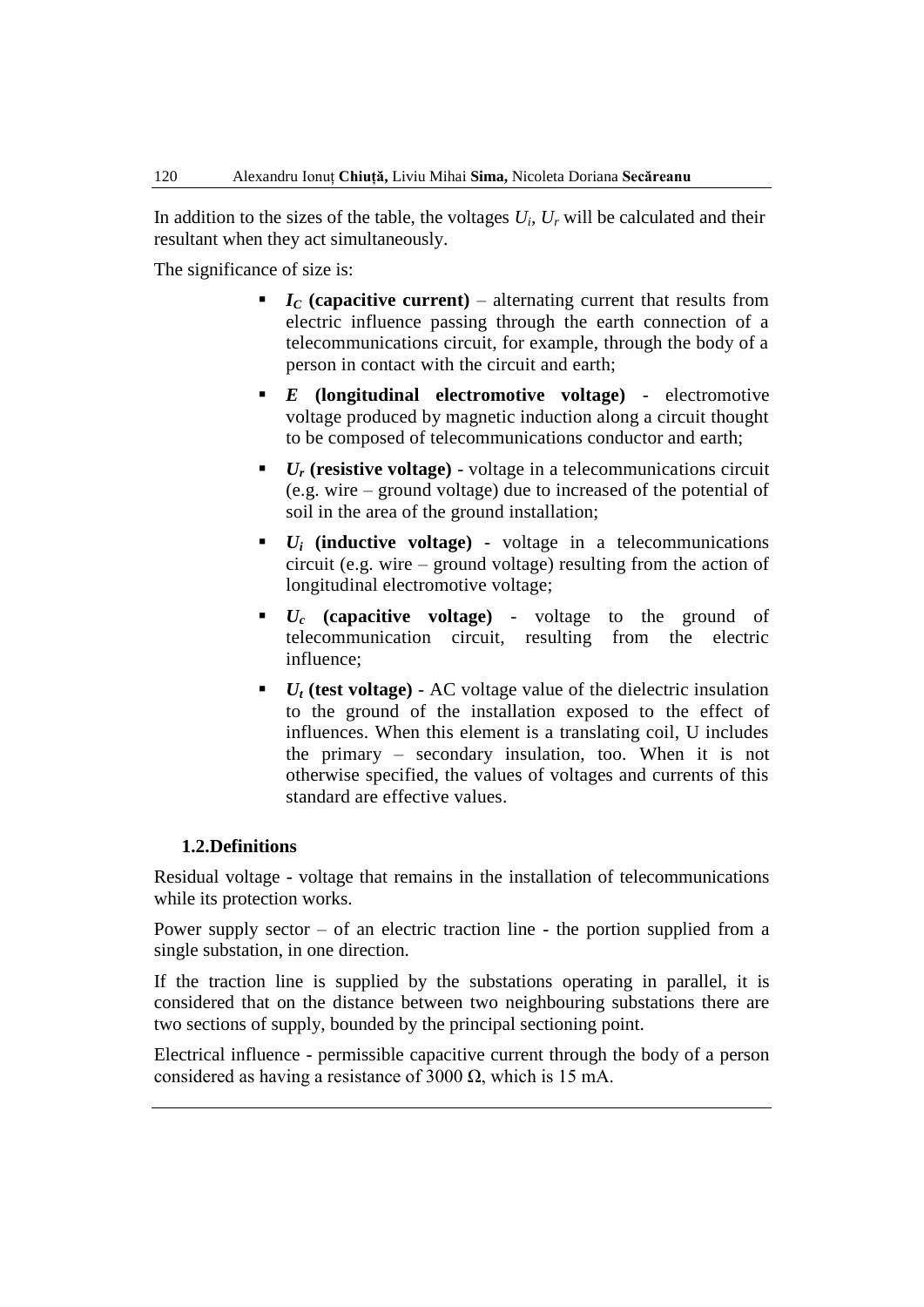## **1.3. Magnetic induction and inductive coupling**

Allowable limits of the residual voltage from the magnetic induction and resistive coupling are given in the table below, where t is the time corresponding to the first stage of basic protection of electrical installation, including the self timing of the breaker.

Limits relate to the wire – earth voltage, and when there are devices that reduce voltages, limits refers to the residual voltage.

|                                                                             | Allowable limits of voltage [V] for:     |                                  |                |              |
|-----------------------------------------------------------------------------|------------------------------------------|----------------------------------|----------------|--------------|
| <b>Type of circuit</b>                                                      | <b>Electric</b> line in<br>normal regime | Electric line under fault, when: |                |              |
|                                                                             |                                          | t < 0.3s                         | 0.3 < t < 0.5s | 0.5 < t < 3s |
| circuit<br>with<br>Cable<br>galvanic<br>separation<br>at<br>ends            | $0.20 U_{t}$                             | $0,85 U_t$                       | $0.85 U_t$     | $0.85 U_{t}$ |
| Cable<br>circuit<br>without<br>galvanic<br>separation<br>at<br>ends or airy | 60                                       | 900                              | 650            | 430          |

**Table 4.** Allowable limits of voltage depending of the circuit

If there is a wire – earth voltage due to supply or other voltage acting simultaneously with the influences, the limit of 0,85  $U_t$  is replaced by 0,85  $U_t - U_t$ . If the case of the damage of material or equipment does not create danger for the people, the limit of 0,85  $U_t$  is replaced by the limit  $U_i$  and with the acceptance of interested parties; it shall be allowed higher values than  $U_i$ , if the protection would cost more than the damages.

In the technically and economically justified cases, the limit of 60 V in the table above, is replaced with a limit of 150 V, with the agreement of the parties concerned, if the normal operation of the equipment allows. In this case, the piece of equipment where voltage reaches more than 60 V will be marked.

When a cable is set with galvanic separation assemblies at the ends A and B, each of these assemblies will be applied the limit in the table above, provided that the B assembly is provided with gas protection at the ends or the voltage between the two assemblies should not exceed 85% of test voltage insulation between them. This provision also covers the case of entry into the common cable circuits from power substations.

In case of magnetic induction, it is calculated electromotive longitudinal electric voltage. If it exceeds the values specified above, the measures will be taken according the wire - earth voltage into these values.

When resistive voltage is applied to insulation and the risk for people can occur only at breaking insulation (for example: when cable passes near a pole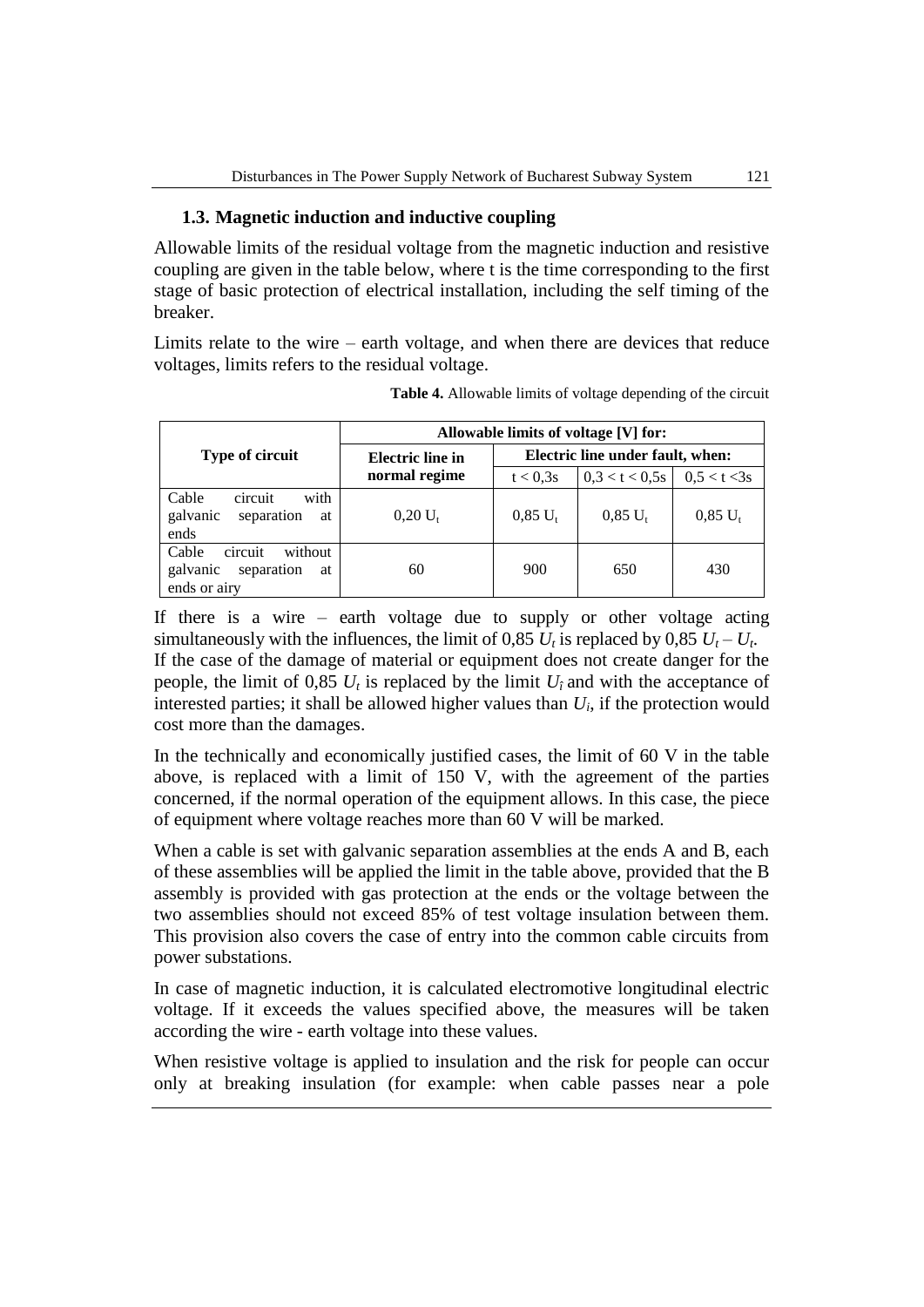grounding), the allowable limits are listed in the table above. This situation is valid for both circuits with the galvanic separation at ends and for those without this separation.

If a circuit is exposed simultaneously to a magnetic induction and resistive coupling, the limits in the table above and the recommendations above are applied to the resulting voltage.

#### **1.4. Calculation of influences**

Verify compliance with limits takes place for the cases of influence in networks connected to the ground, isolated from the ground and electric traction (previous tables), in which:

*I*<sub>P1</sub> - current in the ground at mono phase current (residual current for compensation coil) relative to the network rated voltage

- *t*<sup>1</sup> time of elimination of the mono phase defect
- *e*<sup>p</sup> electromotive voltage

Effects of magnetic induction are calculated for both air and underground lines. Effects of electrical influence  $(I_C, U_C$  and  $e_p$ 's electric component) will be calculated only on the portions in which both lines are overhead. If the telecommunication line is the cable one, the effects of electrical influence of the air line will be calculated only if the cable has no metallic sheath or metallic screen connected to ground or no screen surrounding all conductors.

For the insulated network to the ground, cables comprising at least 66% of the total length, the value of 1.2 A/kV in previous tables is replaced with a value of 2 A/kV.

For the electrical network consisting entirely of jacketed lead or aluminium, disturbances will not be calculated:

a) if the network is isolated from the ground, no dangerous influence will be calculated;

b) if the network is connected to the ground, dangerous influences calculation will be made only when:

- electric and telecommunication cables are in the same ditch or channel for the length greater than 1 km;
- without being in the same ditch or channel, are at a distance less than 4 m over a length greater than 3 km.

For the transmission or distribution power network, the resistive voltage will be calculated for the grounding area of poles and power substations. For the electric traction networks, resistive voltage will be calculated for the grounding area of substations.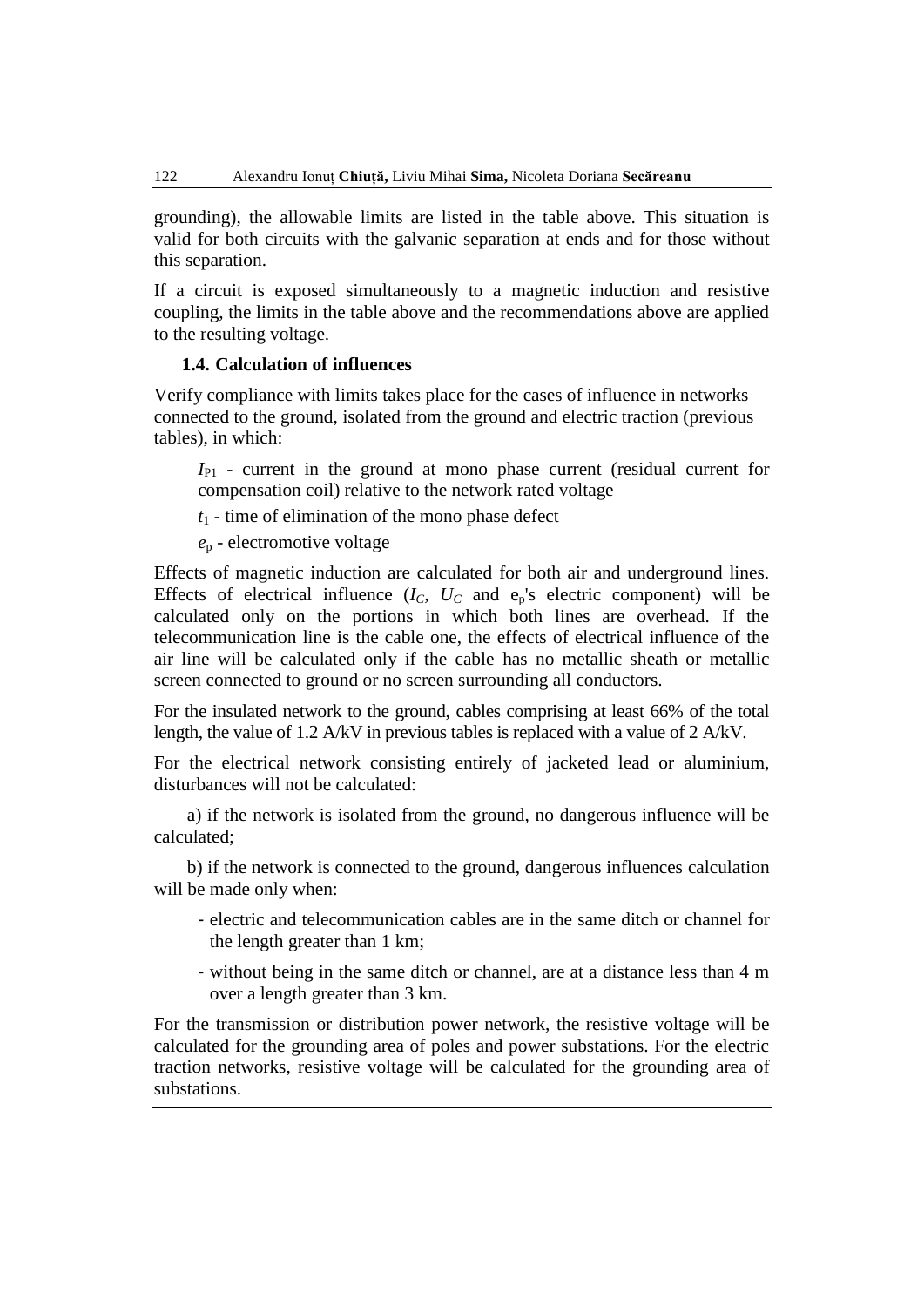### **1.5. Calculation of capacitive current**

For the circuits connected to the ground through the impedance of max. 1000  $\Omega$ , it is not necessary to calculate the capacitive current. For the circuits isolated from the ground, the capacitive current will be calculated considering the human body of zero resistance.

For the circuits connected to the ground through impedance  $Z > 1000 \Omega$ , the capacitive current through a person's body will be determined by considering the human body resistance equal to 3000 Ω in parallel with impedance *Z*. The total current is calculated as for the isolated circuit from the ground. The capacitive current is calculated by considering the human body resistance equals zero.

### **1.6. Calculation of capacitive voltage**

Calculation of capacitive voltage is necessary only when the impedance of the telecommunications circuit and earth is greater than 5000  $Ω$ .

### **1.7. Calculation of longitudinal electromotive voltage**

For the longitudinal electromotive voltage, the overall reducing effect of underground utilities (water, gas, etc.) will be considered as a reducing factor or taking the soil resistivity in cities and industrial areas, the value of 0.25  $\Omega$ , and in other areas with such networks, the value of 5  $\Omega$ m.

If you do not know specifically determined values for fault resistance, it will be taken up:

- $-0 \Omega$  for a fault on an electric traction line;
- $-2 \Omega$  plus grounding resistance for a fault in a power station;
- $-15$  Ω for a fault on a line with one or more protective conductors;
- 50 Ω for a fault on a three-phase line without protective conductor.

For calculation, it will be deemed that the faults on electrical lines occur as follows:

a) in the insulated neutral networks, a fault in the power station and the second at the opposite end of the proximity of telecommunication line;

b) in the grounded neutral network and the traction power networks, where the fault produces the largest longitudinal electromotive voltage;

c) in the networks comprising both cables and overhead lines, in one of the air portion of the network and / or the station;

d) in case of the longitudinal electromotive voltage, calculation is made to the composition of the inductive voltage and resistive voltage at the grounding that produces the resistive voltage.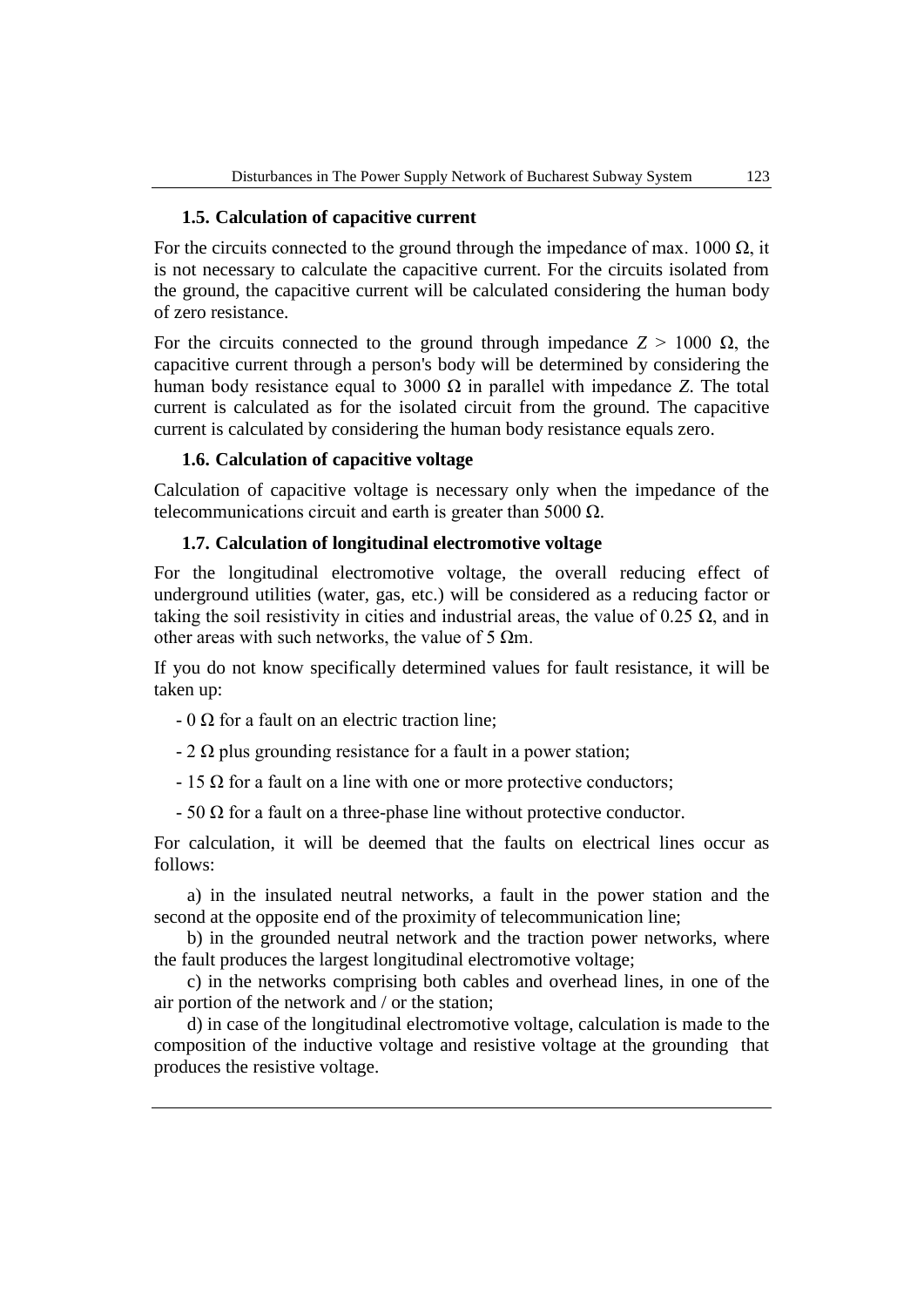Effects of load currents from the electric traction lines will be led according to the recommendations for the protection of people, materials and quality of transmissions, if other conditions of simultaneity of effects to the line were not determined.

If the telecommunications circuit is next to a single sector of supply, the calculation is made for the currents related to the maximum rail traffic in the area. It is considered that the locomotives are equally spaced and that one of them is at the end of the sector.

If the telecommunication circuit is next to the two sectors supplied in parallel, the calculation is made separately for each sector, for maximum traffic. For comparison with data limits, it will be retained the higher of the two values obtained.

In case of circuits only affected at middle third of the line between two substations, it will be deemed one of the substations is decommissioned and the other supplies both sectors in the same direction.

If the telecommunications circuit is next to the three sectors supplied in parallel, it will be considered:

- values  $E_1$ ,  $E_2$  and  $E_3$  on the maximum traffic areas;

- difference  $(E_1 + E_2)$  – 0,5 $E_3$  where  $E_1$  și  $E_3$  are the electric voltages that have the same direction.

It will be kept the largest of these values.

If the telecommunications circuit is next to several sectors supplied in parallel (at least four entire sectors) it will be calculated:

- longitudinal electromotive voltages on sectors, at traction currents corresponding maximum traffic;

- value of their algebraic sum;

- values of longitudinal electromotive voltages induced by the current between substations, current due to unequal voltage on the substation bars.

If no other data, it shall be deemed the voltage difference between these substations is 10% of nominal voltage. The calculation is made separately for each distance between two neighbouring substations. It will be retained the highest of the values.

If the telecommunications circuit is next to the two sectors which have no phase voltages, it will be calculated:

- results at maximum traffic;

- vectorial sum of these results, taking into account the phase angle and power supply direction. The highest result will be kept.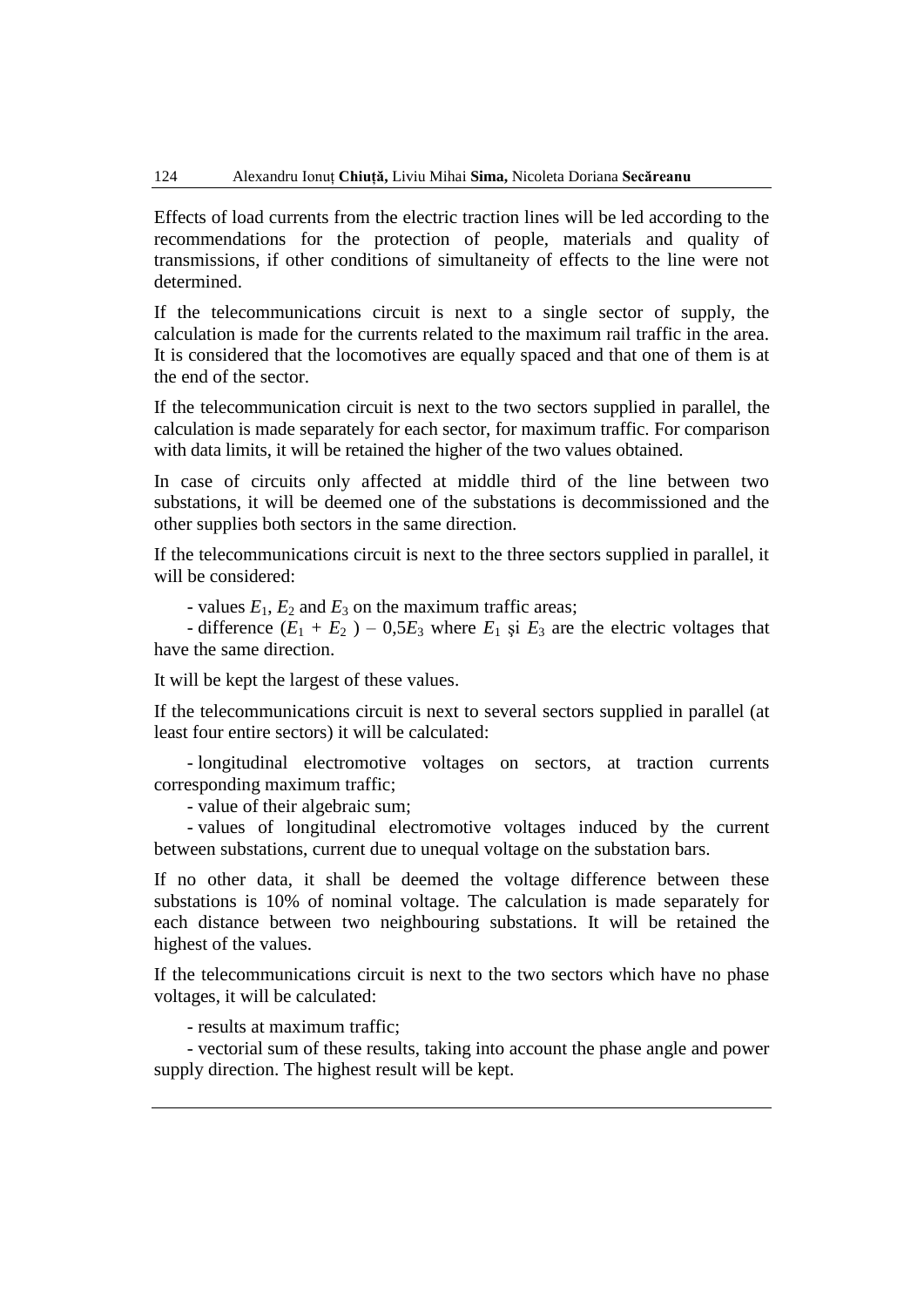For cases other than those specified above, it will be preceded on the same principles, taking into account:

- simultaneous effects of two neighbouring sectors supplied by the same phase decreases;

- is possible that the time when one of these sectors the traffic is up, the other to be reduced;

- when increasing the number of sectors that induces in a circuit, it increases the likelihood that effects correspond to a uniform traffic;

- effects of sectors supplied from different phases sum up vectorially.

If the risk does not concern people, but only material, equipment and telecommunications performance, the calculation is made according to the previously shown and the result will be multiplied by a factor of simultaneity, with values:

**Table 5.** Simultaneity factor for number of sectors

| <b>Number of sectors</b> | Simultaneity factor, for the risk of: |              |  |
|--------------------------|---------------------------------------|--------------|--|
|                          | damage                                | perturbation |  |
| Over 1                   | 0.9                                   | 0.8          |  |
|                          | 0.7                                   | U.O          |  |
|                          | ს.6                                   | 0.4          |  |
|                          |                                       |              |  |

#### **1.8.Calculation of resistive voltage**

To calculate the resistive voltage, it shall be considered that the fault to the earth occurs at the grounding whose influence is calculated. For fault resistance, the following values are considered:

- $-0 \Omega$  for a fault on the electric traction line;
- $-2 \Omega$  plus grounding resistance, for a fault in a power substation;
- $-15 \Omega$  for a fault on a line provided with one or more protective conductors;
- $-50 \Omega$  for a fault on a three-phase line without protective conductors.

It will be considered the currents from all sources that supply the respective point, but only the portion that actually passes through the grounding.

Voltages  $U_i$  and  $U_r$  will be composed using formula  $\sqrt{U_i^2 + U_r^2}$  unless it has been determined other phase angles than  $90^\circ$  between  $U_i$  and  $U_r$ . Electromotive voltage components will be summed based on the quadratic law, as well.

If a telecommunications line is in the vicinity of two or more electrical networks:

- consider the first that all networks are in the normal regime. It will be calculated influences for this system and influences of various lines and networks will sum in a vector: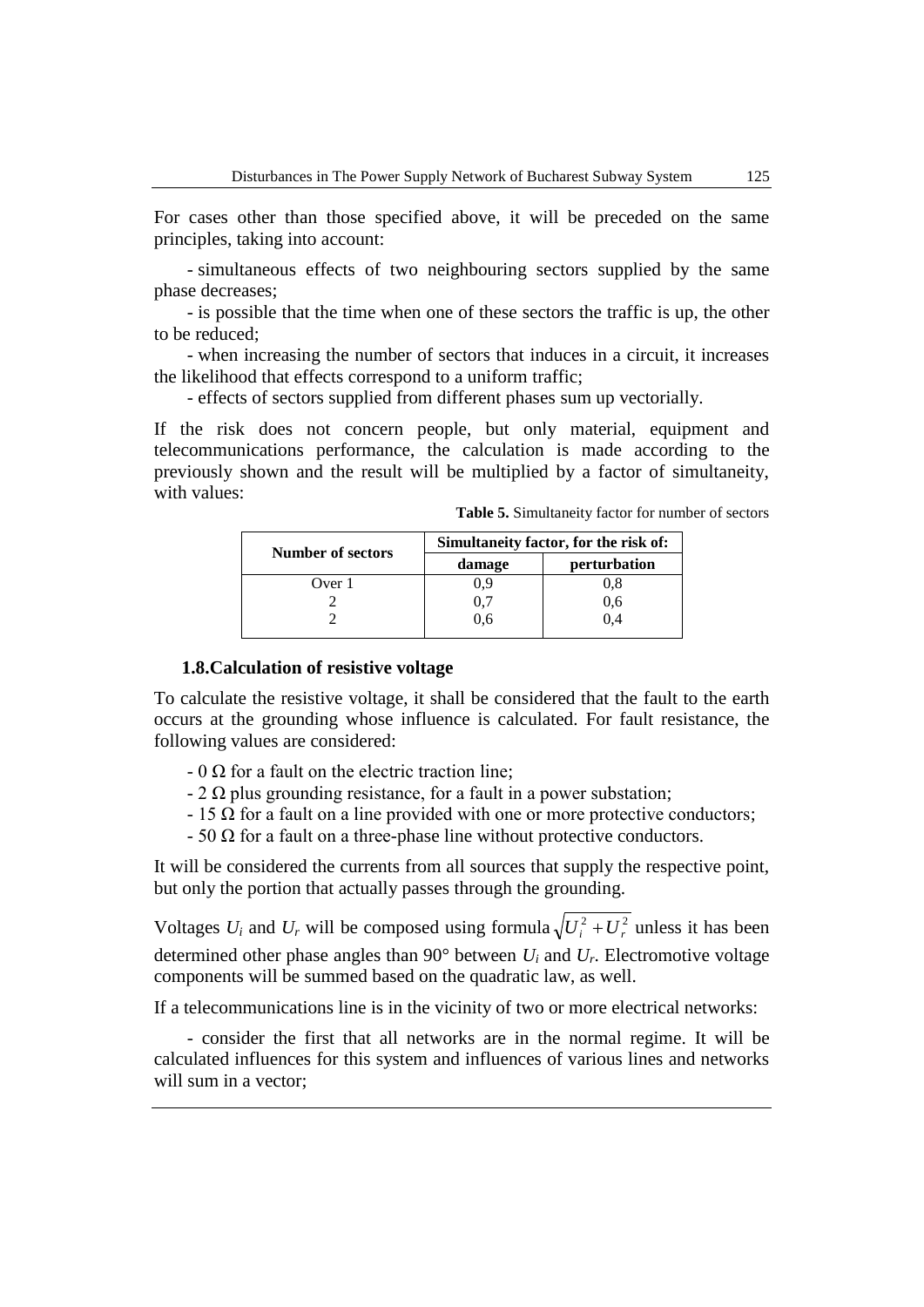- then consider the faulty network (each turn). Its influences will sum up vectorially with the influences of other networks under normal conditions.

Do not consider additional faults in two different networks. The effects of fault current from electric traction networks will be considered separately for each section bounded by two substations.

Calculations will be made considering that the line of telecommunications and its protective devices are in good conditions.

#### **1.9.Recommendations**

Networks connected to the ground and the traction ones will be provided with protective devices for automatic disconnection within 3sec when mono phase grounding occurs.

The timing of the first stage of basic protection may be greater than 1s only in justified cases.

Isolated networks from the ground in case of double grounding are provided with protective devices for automatic disconnection in max. 3 sec. In case of simple grounding they are provided with optical and acoustic signalling devices.

Simple groundings must be removed in maximum 10 minutes of their referral by the unit holding the telecommunications network.

Electrical and mechanical qualities of the facilities must comply with technical norms.

To cut the cost of protection of telecommunication lines, the design of electrical installations will examine the following possibilities:

a) choose a route away from the line of telecommunications;

b) reduce the soil grounding resistance;

c) decrease short-circuit currents, for example by:

- reducing the number of neutral points connected to earth, to the extent allowed by safety operation of facilities;

- sectioning of busbars;

- opening of loops.

d) fitting with fast switches and protective devices;

e) fitting of overhead lines with low resistance protection conductor, e.g. steel - aluminium;

f) cable line in urban areas.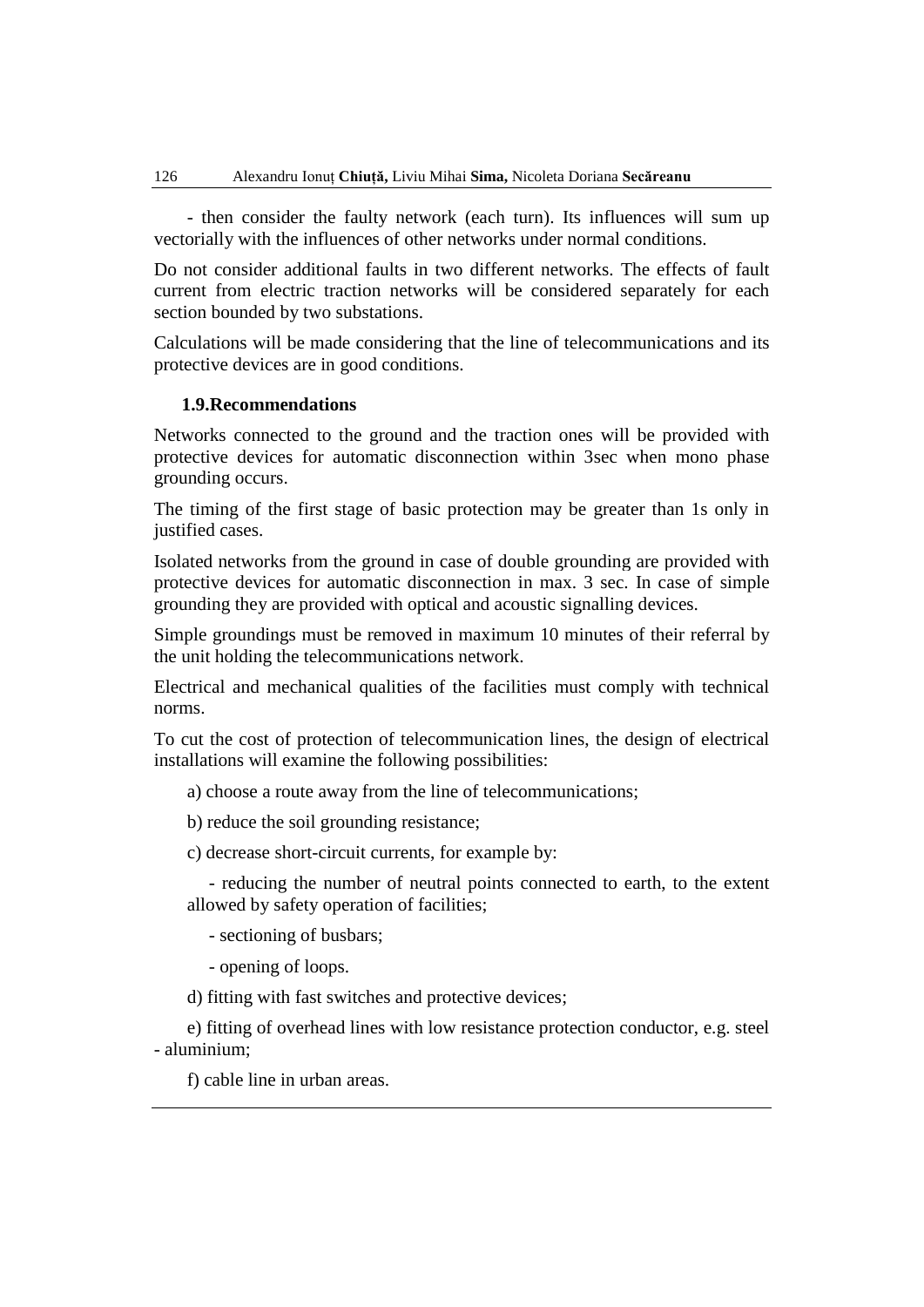In the electrified rail elements whose action by resistive coupling is not calculated, the telecommunication facilities are protected by using practical measurements, according to the official regulations on protection against the influences of electrified railways.

Under the new railway crossings, the cables will be installed in the insulated pipes, even no railway electrification is provided.

Protection against resistive voltages between sheath and earth of the same cable, as well as between two separate cable sheaths will be:

- in the public network by achieving symmetric potentials and grounding;

- cable-in work on power station and network portion of the public network by special measures in accordance with regulations on safety.

Some special measures may be taken into existing telecommunication facilities, we note:

a) reducing wire - earth voltage using protection devices with dilute gas to protect people and facilities;

b) sectioning of coil circuits translators, to protect people and facilities;

c) using translator coils with gas protection devices to protect people and facilities;

d) sectioning line with fuses;

e) earthen of a mid-point of the circuit to protect people and facilities;

f) using compressor – expander to reducing disturbances;

g) installation of current carrier systems to replace transmissions on disturbed vocal frequencies;

h) installation of additional receivers for increasing the allowable limit of psophometric voltages When the relatively good signal p differs from -7 dB, it is used to recalculate the limit or voltage psophometric;

i) restoring transposition with small step, to reduce disturbances, whether they are due to the loop effect.

### **2. Anti-perturbation solutions**

#### **2.1. Changes in CCTV products**

Anti-perturbation solutions, which require changes in the CCTV products, target mainly automatic video distributor and cable correction as well and they are designed: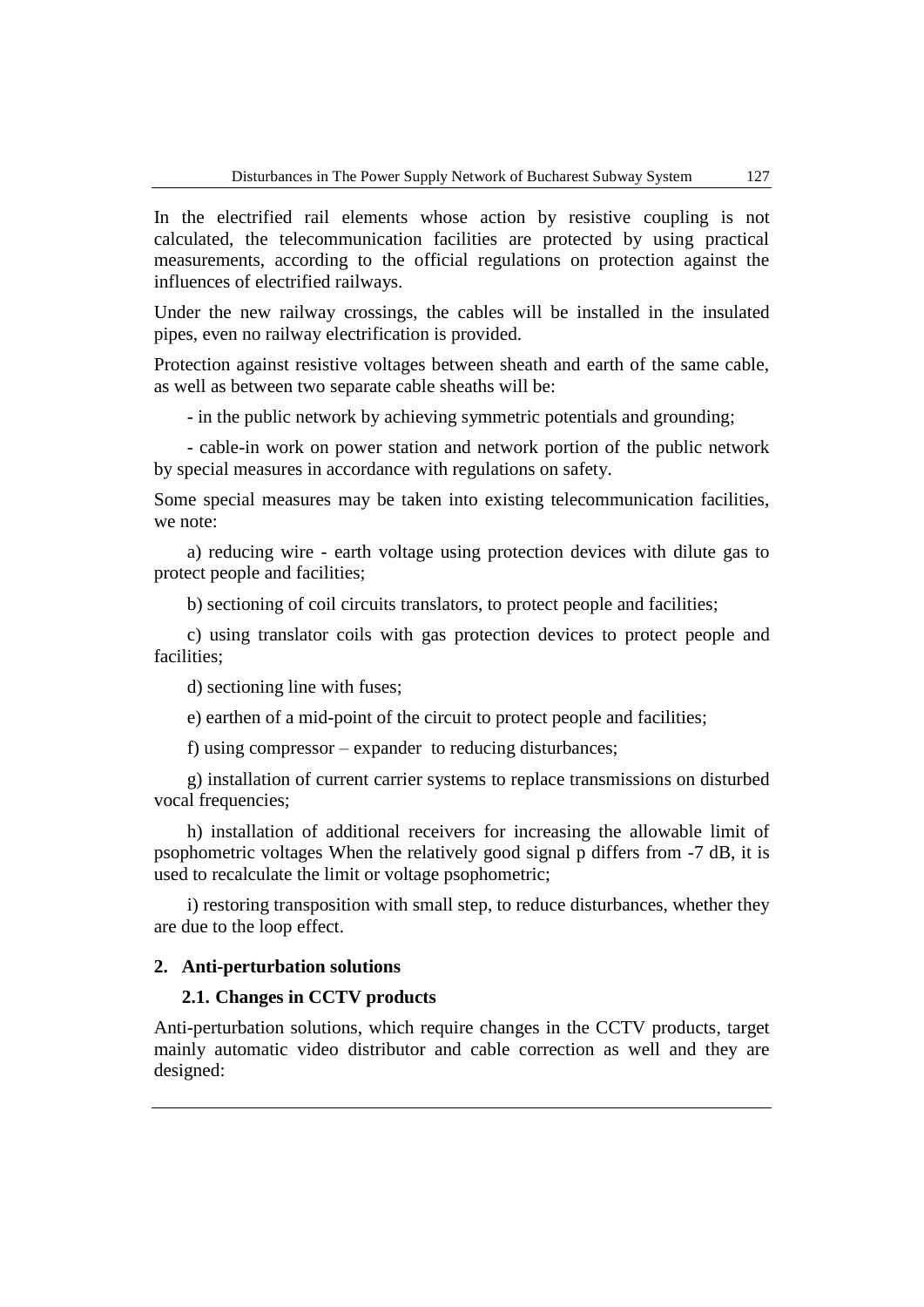- adjustment of the distributor output in coaxial line;

- rejection of perturbation which penetrates the CCTV chain.

Automatic video distributor has output impedance of approximately 3 ... 50  $\Omega$ which is not adequate for the 75  $\Omega$  coaxial line output.

#### **2.2. Changes in installations**

Anti-perturbation solutions tailored to the level of concern:

- connection mode of external inter stations main signal cable (there are different types of signal cables);

- most convenient way of tying to the grounding belt of the inter stations cables depends on the "hopping" potential in the tunnel and the characteristics of tap to the electrical company's substations;

- disturbance rejection that closes through correcting devices, using isolating transformers, depends of cable coupling and cable – transformers;

- decoupling of CCTV from grounding belt using inductivities, depends of the construction of grounding belts and operating modes.

#### **2.3. Solutions to improve CCTV image reception**

In connection with the disturbance discerned on the image to be specified as follows:

- spectrum of the disturbance frequency is correlated with the frequency circuit tracks;

- increasing the level of disturbance is favoured by lower lighting (areas viewed by camera);

- improving quality of the inter station grounding belts allows strong rejection of these disturbances;

- using isolating transformers suitable for powering CCTV equipment at chain ends improves the transmission quality.

#### **2.4.Deficiencies found**

In the CCTV chain the following construction and maintenance deficiencies are:

- CCTV in station facilities do not have the equipment chassis connected to grounding belt (stations Tineretului, Eroii Revolutiei, Brancoveanu, Piata Sudului);

- power outlets (for CCTV equipment) whose the contact blades of ground are moved from normal position and no grounding of power equipment chassis (common failure in stations);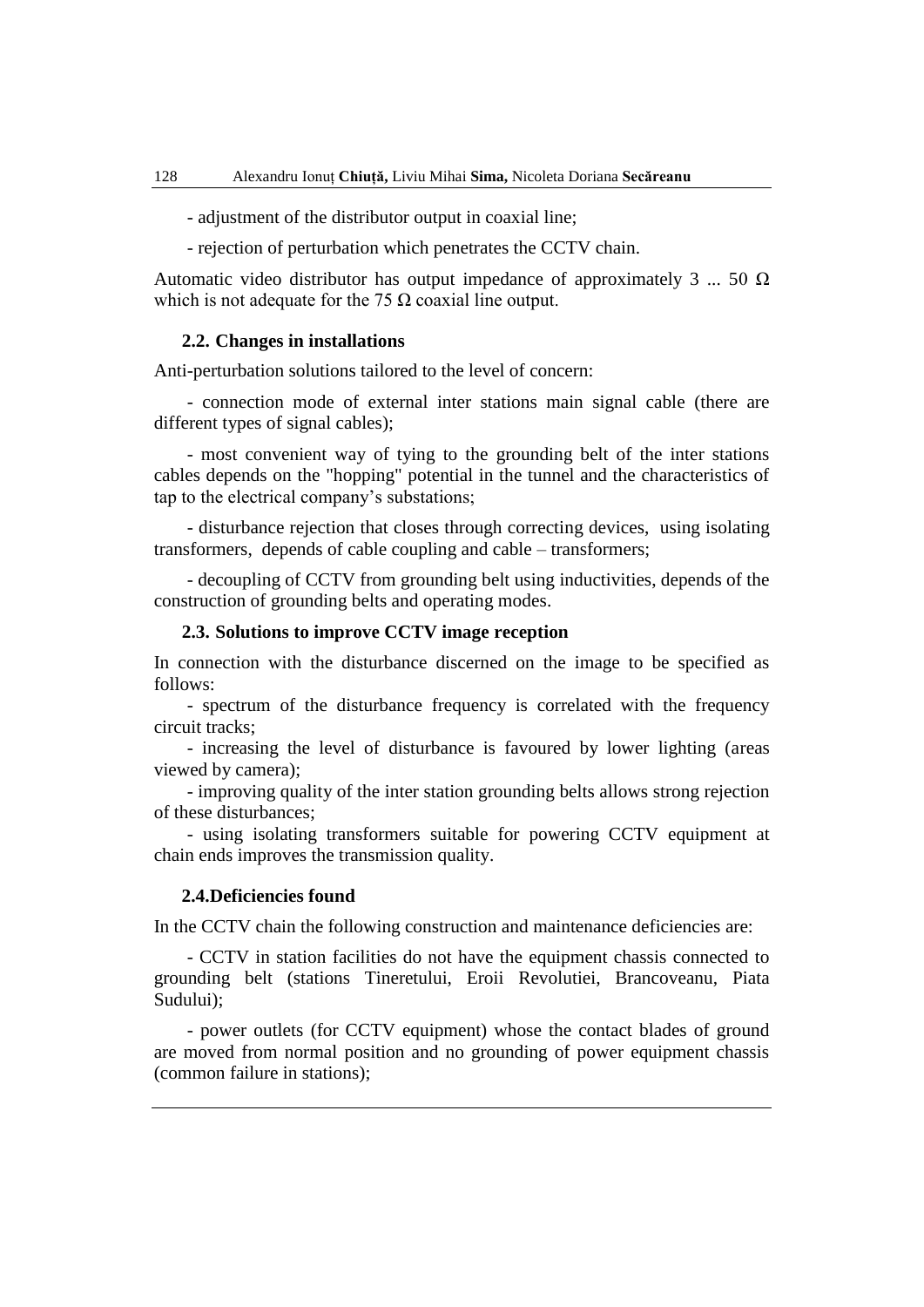- at the video distributor, decreasing the frequency accuracy around 50 Hz excesses the value of (4 ... 6)% specified by the standard product;

- anti - perturbation solutions are not unique: solving the problem of electromagnetic compatibility of the Subway Line II, leads to new solutions, more efficient, for example: using optical fibres;

- in terms of susceptibility to disturbances of the camera, image quality played on the monitor is subject to quality illumination of the target area;

- change in the pattern of disturbances in the Subway system lead to changes in overall performances of the CCTV dispatcher system: e.g. quality of cable insulation and runway make it appears damage in image quality sent directly to the Subway system dispatcher monitor;

- disturbance generator was fully characterized allowing to determine the spectrum of disturbances in facilities function of these elements and to size anti perturbation measures, so as to ensure electromagnetic compatibility in any particular disturbance configuration of the system;

- have highlighted the operating modes of power circuits that cause voltages and currents disturbances and fluctuations;

- has made a comprehensive study of disturbances in the tunnel and technical areas of the subway to assess solutions, achieve and ensure electromagnetic compatibility for all installations in the entire Subway system Line II;

- distortions introduced by the cable manifests on the image reproduced at the reception by the loss of the fine details due to increased of mitigation on high frequency video spectrum and the appearance of the traces or defilement of the image because of the phase characteristic of the cables at low frequencies;

-coaxial cable introduces two types of distortions in the video frequency range:

- attenuation varies almost proportionally with  $\sqrt{f}$  instead to remain constant;
- phase feature is the non-linear for frequencies below 1 MHz.

#### **3. Analysis of measurements, conclusions and proposals for improvement**

### **3.1. Introduction**

To improve the design solutions to various types of installations, machinery, equipment and the whole subway system, the operating regime influences on the facilities, machinery, equipment and all Bucharest subway system have been examined.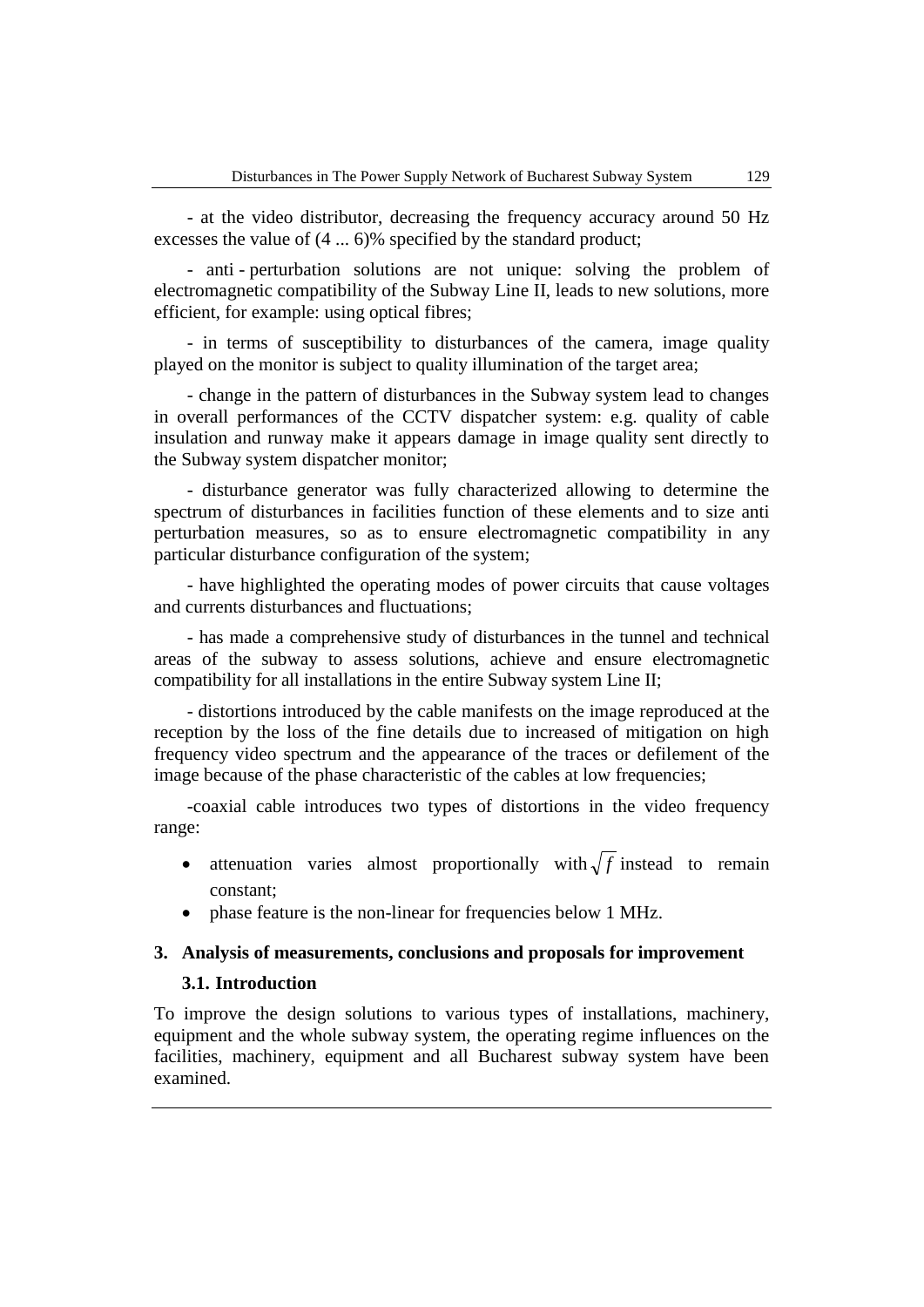### **3.2. Interaction Subway Company** – electrical company

To determine the interaction (influence) of the electric traction substations on municipal electric power grid and to define solutions for admission to the provisions of the legislation in force relating to the operation in the deforming regime and under load shocks, the short-circuit currents in the electrical company's network were calculated. For these calculations, made for the real structure of electrical company, result that the electrical company's power grid, which is strongly looped and capacitive with power transformer neutrals connected to the earth, affects the Subway system by making earth currents (homopolar) and produces a capacitive displacement of neutral - with influence over telecommunication systems.

#### **3.3. Voltage - current characteristics of wagons**

Since the operating regimes are influenced by the Subway wagons, for different trains of Subway, the voltage–current characteristics were recorded in the Aparatorii Patriei station for both directions. These characteristics depend on the construction, maintenance and management mode of the Subway wagons and highlights the fact that current shocks occur (they are associated with changes in magnetic field) and voltage dips (they are associated with changes in the electric field).

Depending on how the subway wagons are run, the energy consumption varies, so the problem of optimal driving of subway train must be taken into account.

#### **3.4. Voltage harmonics in power substations of Subway system**

It records the time variation of voltage harmonics 3, 5, 7, 9, 11, 13 on the 20 kV busbars and 380 V general distribution panels on IMGB Depot – Pipera Line.

### **3.4.1. Placing on technical norms of harmonic voltages on 20kV**

Hexaphase rectifier is characterized by the following harmonic currents:

$$
\frac{I_1}{I_1} = 1; \frac{I_5}{I_1} = 0.01; \frac{I_7}{I_1} = 0.14; \frac{I_9}{I_1} = 0.091; \frac{I_{11}}{I_1} = 0.077; \frac{I_{13}}{I_1} = 0.053
$$

Harmonic voltages at the point of connection of the rectifier should not exceed the following:  $U = 20$  kV (voltage between phases).

allowing: U = 20 kV (voltage between phases).  
\n
$$
\frac{U_1}{U_1} = 1; \frac{U_3}{U_1} = 0,01; \frac{U_5}{U_1} = 0,025; \frac{U_7}{U_1} = 0,025; \frac{U_9}{U_1} = 0,01; \frac{U_{11}}{U_1} = 0,015; \frac{U_{13}}{U_1} = 0,015; \frac{\sum U_{imp}}{U_1} = 0,01; \frac{\sum U_{par}}{U_1} = 0,006;
$$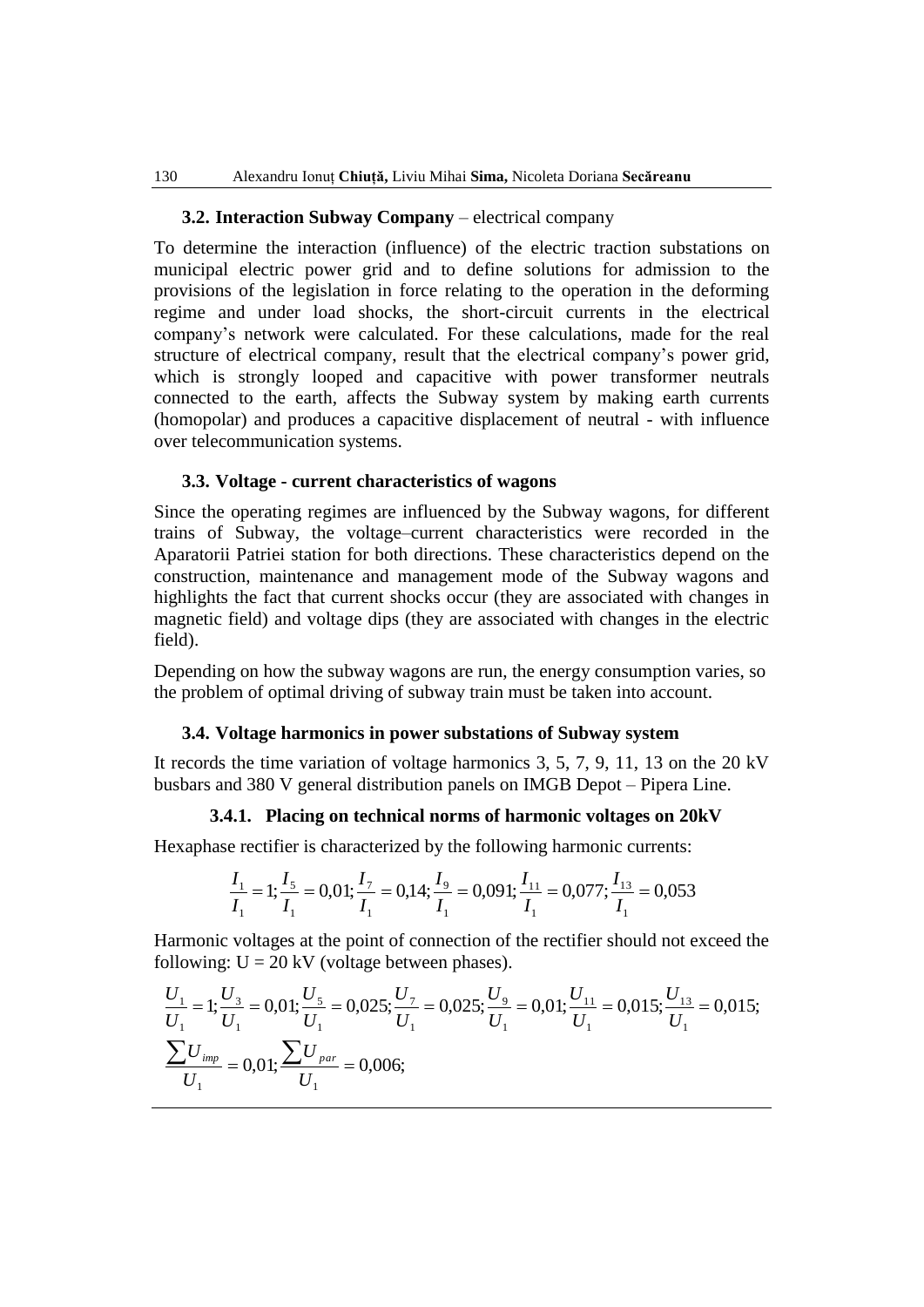To compare with recordings made on the 20 kV power station busbars of IMGB Depot - Pipera Line, they should not exceed the values:

18 kV < U < 1,10 \cdot 20 = 22 kV long run  
\n0,9 U<sub>n</sub> < U<sub>n</sub> < 1,1 U<sub>n</sub>  
\nU<sub>3</sub> < 0,2 kV = 200 V : 
$$
(U_{3max} < \frac{200}{200} = 1 V)
$$
  
\nU<sub>5</sub> < 0,5 kV = 500 V :  $(U_{5max} < \frac{500}{200} = 2,5 V)$   
\nU<sub>7</sub> < 0,5 kV = 500 V :  $(U_{7max} < \frac{500}{200} = 2,5 V)$   
\nU<sub>9</sub> < 0,2 kV = 200 V :  $(U_{9max} < \frac{200}{200} = 1 V)$   
\nU<sub>11</sub> < 0,3 kV = 300 V :  $(U_{11max} < \frac{300}{200} = 1,5 V)$   
\nU<sub>13</sub> < 0,3 kV = 300 V :  $(U_{13max} < \frac{300}{200} = 1,5 V)$   
\n $\sum U_{imp} < 0,2 kV = 200 V : (U_{13max} < \frac{300}{200} = 1,5 V)$   
\n $\sum U_{imp} < 0,2 kV = 200 V : (\sum U_{max} < \frac{200}{200} = 1 V)$ 

Transforming ratio is:  $\frac{20000|V|}{100|V|}$  $|V|$ 20000 V  $\frac{20000}{100} \left[ \frac{v}{v} \right] = 200$ . It is observed that these values are exceeded when subway trains start.

### **3.4.2. Placing on technical norms of harmonic voltages of 380 V**

Harmonic voltages in low voltage network (general distribution panels) U = 0.380 kV stations IMGB Depot - Pipera and Unirii 1 for which U satisfies the following conditions:<br>0,3439 kV = 0,95 · 0,380 kV  $\leq U_1 \leq 1,05$  · 0,380 kV = 0,399 kV following conditions:

0,3439 kV = 0,95.0,380 kV 
$$
\leq U_1 \leq 1,05.0,380
$$
 kV = 0,399 kV  
0,3439 kV  $\leq U_1 \leq 0,399$  kV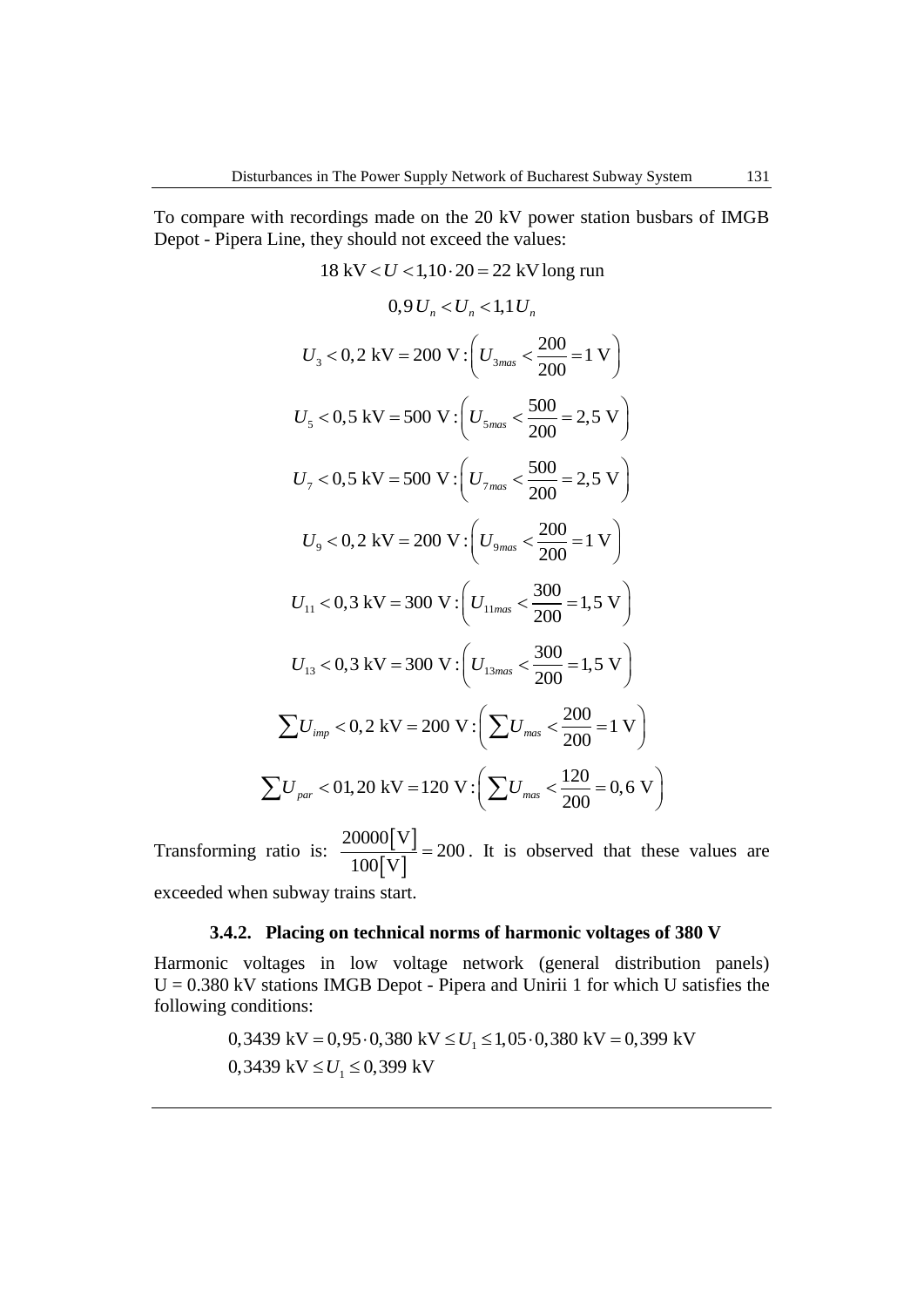must not exeed the following values:

must not exceed the following values:  
\n
$$
\frac{U_1}{U_1} = 1; \frac{U_3}{U_1} = 0,0085; \frac{U_5}{U_1} = 0,0065; \frac{U_7}{U_1} = 0,006; \frac{U_9}{U_1} = 0,004; \frac{U_{11}}{U_1} = 0,004; \frac{U_{13}}{U_1} = 0,003;
$$
\n
$$
\frac{\sum U_{imp}}{U_1} = 0,0025; \frac{\sum U_{par}}{U_1} = 0,002;
$$
\nTransforming ratio is:  $\frac{380[V]}{380[V]} = 1$   
\n $U_{smas} < 3,23[V]$   
\n $U_{smas} < 2,63[V]$   
\n $U_{7max} < 2,28[V]$   
\n $U_{7max} < 2,28[V]$   
\n $U_{1max} < 1,40[V]$   
\n $U_{1max} < 1,40[V]$   
\n $U_{1max} < 1,14[V]$   
\n $\sum U_{pm} < 0,95[V]$   
\n $\sum U_{par} < 0,76[V]$ 

#### **3.5. Voltage and current harmonics during starting**

To determine the deforming regime and cyclic character of electric charge, the measurements of voltage harmonics 3, 5, 7, 9, 11, 13 were performed during of 24 hours for each harmonic. These records reveal deviations from the quality of electric equipment and construction of Bucharest Subway system.

#### **3.6. Harmonic voltage in dispatcher, monitor and camera**

To highlight the electromagnetic influences on the CCTV system, there were determined over 24 hours, the voltage harmonics on the electric panels serving subway dispatcher of the Unirii 1 station. Be noted that these harmonics penetrate the monitor protection system (voltage harmonics measured in monitor), as well as camera protection system (voltage harmonics measured in cameras).

Inside the subway dispatcher, using an antenna, the voltage harmonics (electric field) were measured but also in the electricity lab.

#### **3.7. Variables potentials along tunnel**

Defects in construction of the tunnel and running route are detected by the "hopping" potentials that appear along the tunnels of subway from Piata Unirii 2 –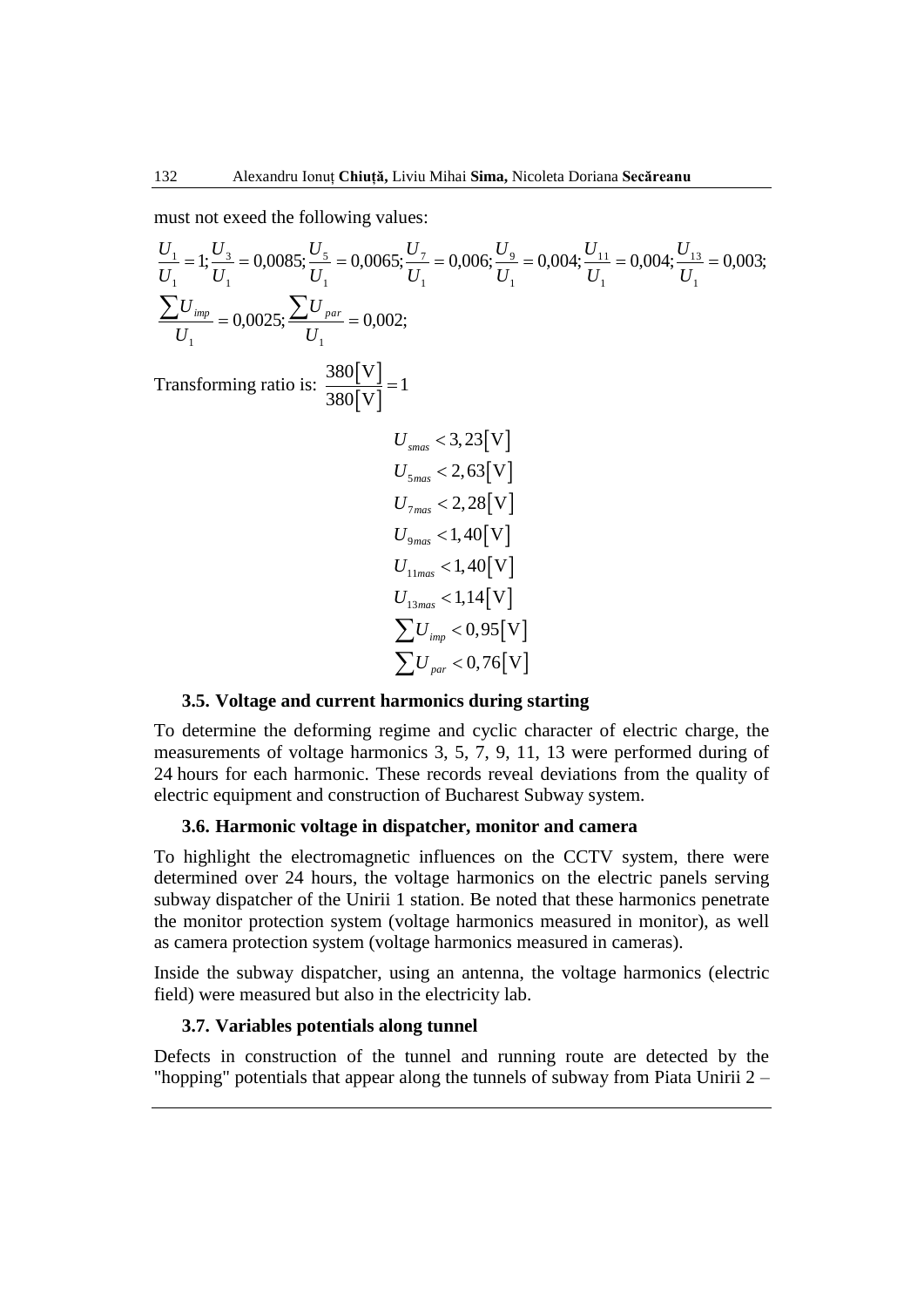IMGB Depot stations. These "hopping" potentials are due to insulation defects and are detected at the train crossing through areas with poor insulation.

### **3.8. Method of calculation of electromagnetic influences**

Capacitive displacement of neutral - caused by the electrical company's power grid, variable potentials in the subway's tunnels, power system characteristics that cause current harmonics (whole network - rectifier) and subway trains all cause electromagnetic disturbances.

### **3.9. Disturbances in CCTV cable**

Using the oscilloscope with memory, the disturbances have been viewed on the CCTV cable between dispatcher Unirii 1 and the Subway stations: IMGB Depot, stations IMGB, Aparatorii Patriei, Piata Sudului, Brancoveanu, Eroii Revolutiei, Tineretului, Unirii 2, Universitate.

There is a correlation between the disturbances in the CCTV cable – and the "hopping" potential caused by the insulation and construction irregularities in achieving the tunnel and the runway. It is recommended that in future such measurements be made to highlight constructive infringements of the tunnel insulation and running routs.

### **3.10. Causes of disturbances**

Disturbances in the CCTV system - Subway occur due to sudden changes of current and voltage in the alternating or direct current circuits. In this case, in the circuits of electrical devices and circuits connected to these devices, the currents with a very large frequency spectrum (that can include any frequency up to 50 MHz) are produced. A source of electromagnetic influences is the hexaphase rectifiers. These influences have frequencies which represent multiple the primary source frequency. Disturbances enter the CCTV system through the earth (tunnel) connection or main supply.

### **3.11. Measurements for determining effects of converters**

Measurements for determining the effects of converters (rectifiers, inverters) at the Bucharest Subway Company were designed in this paper for two purposes:

a) comparing the results with technical norms:

- EP 142/80 Technical norms on combating the flicker effect;
- EP 143/80 Technical norms on limiting the distorting regime.

b) raising characteristics  $\rho$ ,  $Q = f(I)$  of converter for calculating the optimal operating points and providing the necessary sizing of compensation installations of the converters, which are distorting consumers.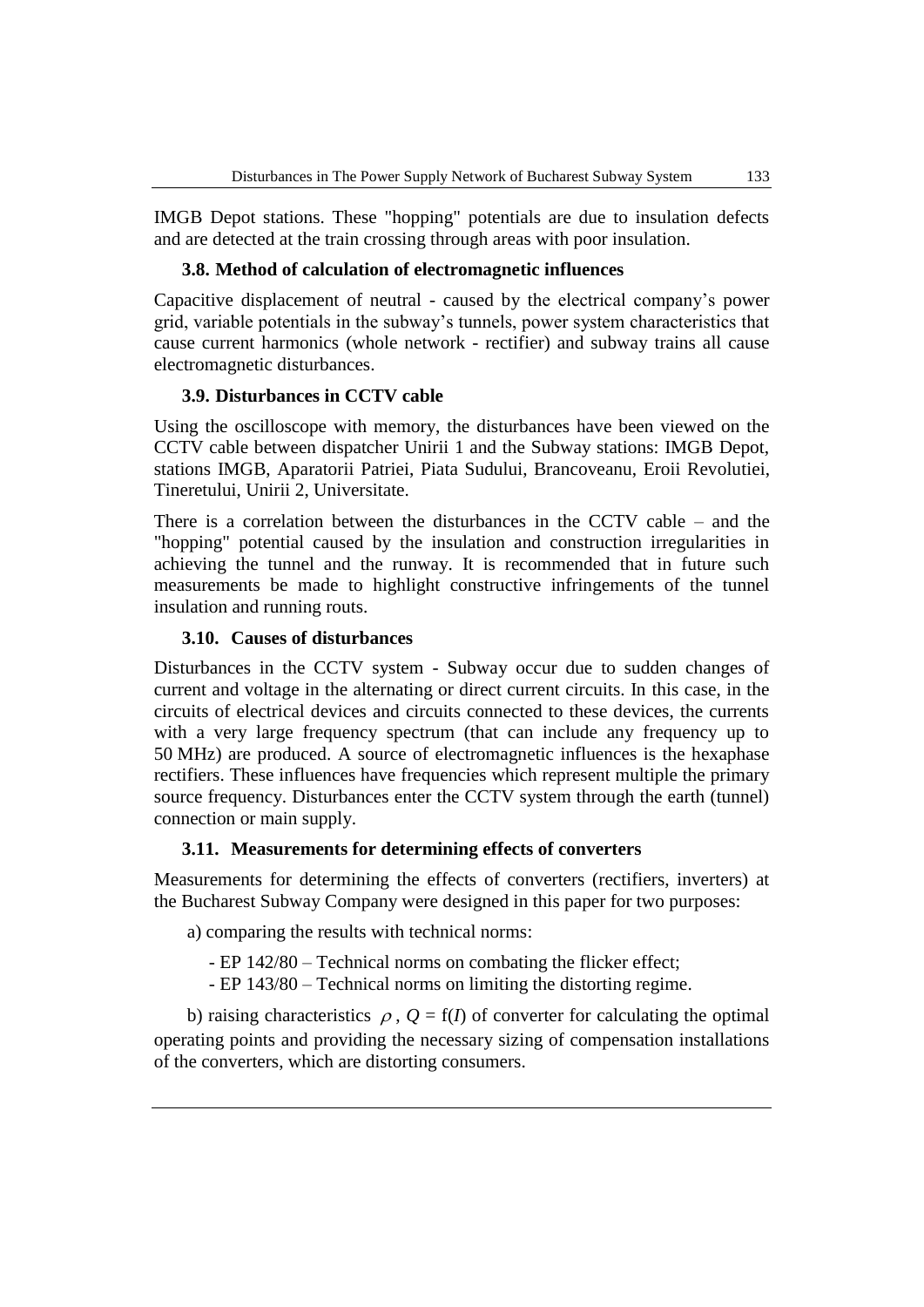Issues raised by converters on the supply network are function of the ratio of short

- circuit  $\frac{\mathcal{L}_{SC}}{2}$ . *SC system SC mutator Q Q* , and the amplification of some current harmonics depends on

the resonant frequency of the network, as well.

### **3.12. Deforming regime - method of limitation**

To prevent deforming regime, characterized by levels of parameters beyond the limits allowed by the norms - PE 143/80 - should be taken into account the possibilities of application the following measures:

a) selecting of devices to be characterized by a low current harmonic level generated;

b) preferential location in terms of power supply network in the area of high short-circuit power;

c) increase the number of the rectifier's pulses;

d) increase the short - circuit impedance of the deforming device.

Regardless of the specific of the deforming consumer need for the design stage:

1) determine the deforming regime parameters. Evaluation of the harmonic voltages level and the voltage distortion factor is done by knowing the harmonic currents (indicated by the manufacturer of the device or measured in similar facilities) and harmonic impedances of the regional power network.

2) examine the possibility of occurrence of the resonance phenomenon.

DEFORMING REGIME is due to the operation in the alternating current networks of the deforming apparatus. According to Academician Professor Constantin Budeanu, they can be divided into devices that are the cause of the initial production of deforming regime (converters, iron core reactances, etc.) and devices that are powered by the deforming currents, enhance this strain. So, for a deforming regime to exist, at least one of the network parameters is not linear or a signal applied to the network must be non sinusoidal.

### **3.13. Effects of deforming regime**

Taking into account the consequences of deforming regime, they are:

-raising the line losses and increasing the apparent power of receivers, thus reducing the power factor and efficiency;

-resonance phenomena in the power networks and consumers;

-disruption of the telecommunication lines by the harmonic currents;

-deformation voltages of the networks through the power failure caused by the current harmonics;

-errors of measurement on measuring devices.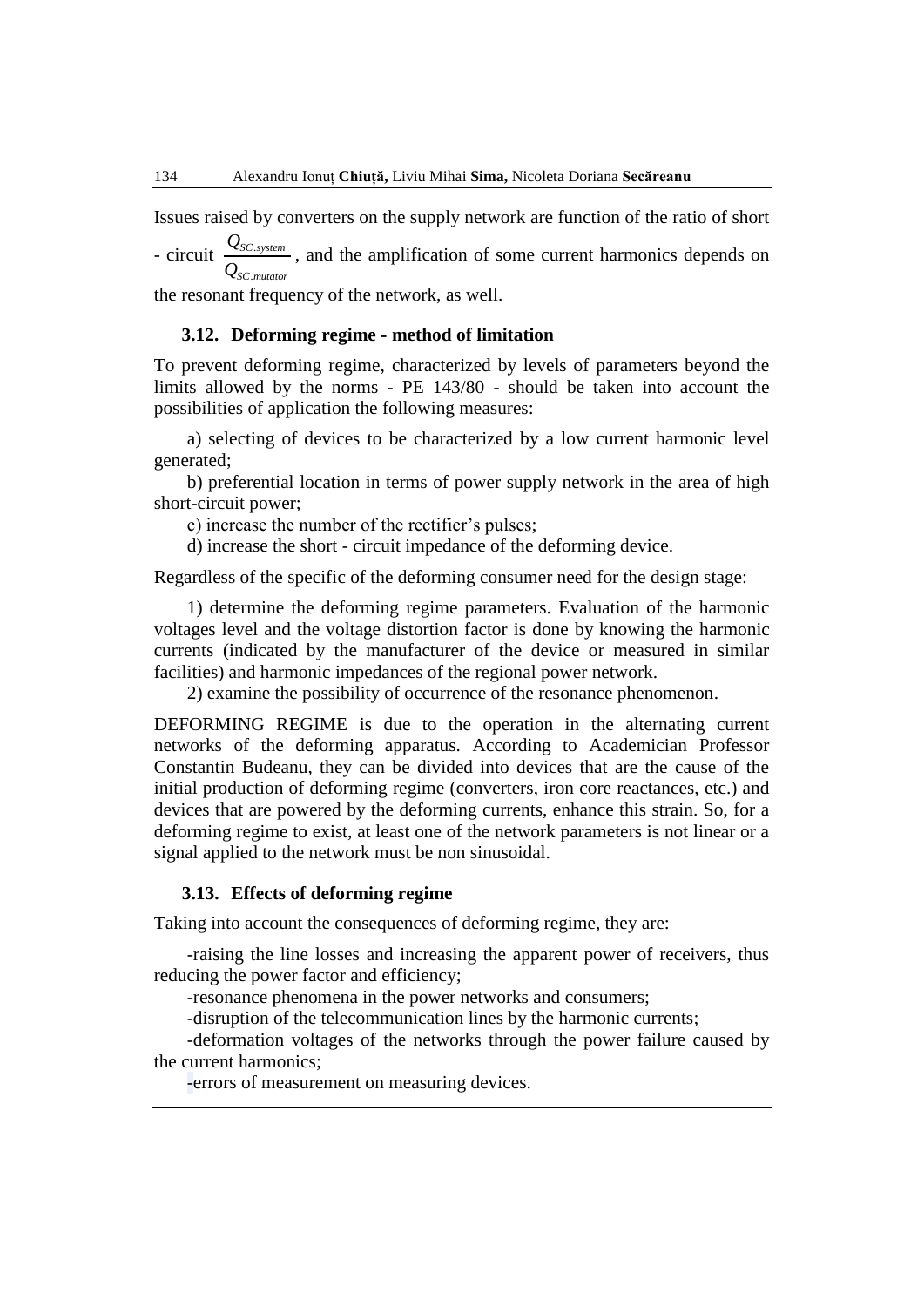### **3.14. Special measurements of power**

We determined by using the PQD meter, made in the point of common connection, the network reaction:

- APPARENT POWER S characterizing the presence of instantaneous powers in terms of restraint facilities, the losses due to transmission power, etc.;

- ACTIVE POWER P that defines a system of instantaneous power, permanent and having an average finite value over a voltage half period;

- REACTIVE POWER Q that defines a state created by the alternative instant power with a zero mean value, caused by the intrinsic variation of electromagnetic energy transmitted with a non-zero mean value;

- ELEMENTARY DEFORMING POWER D corresponding instantaneous alternative power with a zero mean value, because of changes in the energy transmitted, the average value is also zero. It should be noted that the instantaneous deforming power not always due to intrinsic electromagnetic variation deflection wave voltage and current that may cause certain harmonic amplitudes increase, leading to resonance phenomena of voltage or current.

Variation of these powers is given in the range 0 ... *t*.

#### **3.15. Methods to reduce deforming regime**

As in a deforming regime the effects of an inductive receiver cannot be compensated using a capacitive receptor and vice versa, from measurements on Subway Line II have found ways of reducing the network reactance by installing converters that decrease the amplitudes of the current harmonics.

To reduce harmonics of the mains supply, it is required to choose a rectifier with a higher number of pulses, but for economic reasons this is not always possible. Since the network parameters play a role in the LC filters failure, these situations were not taken into account. For the operating procedure  $\alpha \neq 0$  and  $\beta \neq 0$  that may act on the power factor by switching. Taking into account the results obtained, it is necessary systematizing of converters for the electric traction and consideration of the power network reaction (*P, Q, D, S*, power factor), on load variation, to install converters through their construction have deforming regime diminished.

### **3.16. Measurements on switching regimes in case of short-circuit or normal operation**

The measurements of the currents and voltages in case of short-circuit in the Stefan cel Mare substation that emphasizes the normal operation of electromagnetic equipment is presented here. Also, in this station, the measurements of the currents and voltages have made on the DC and AC sides on disconnecting rectifier under load and no load.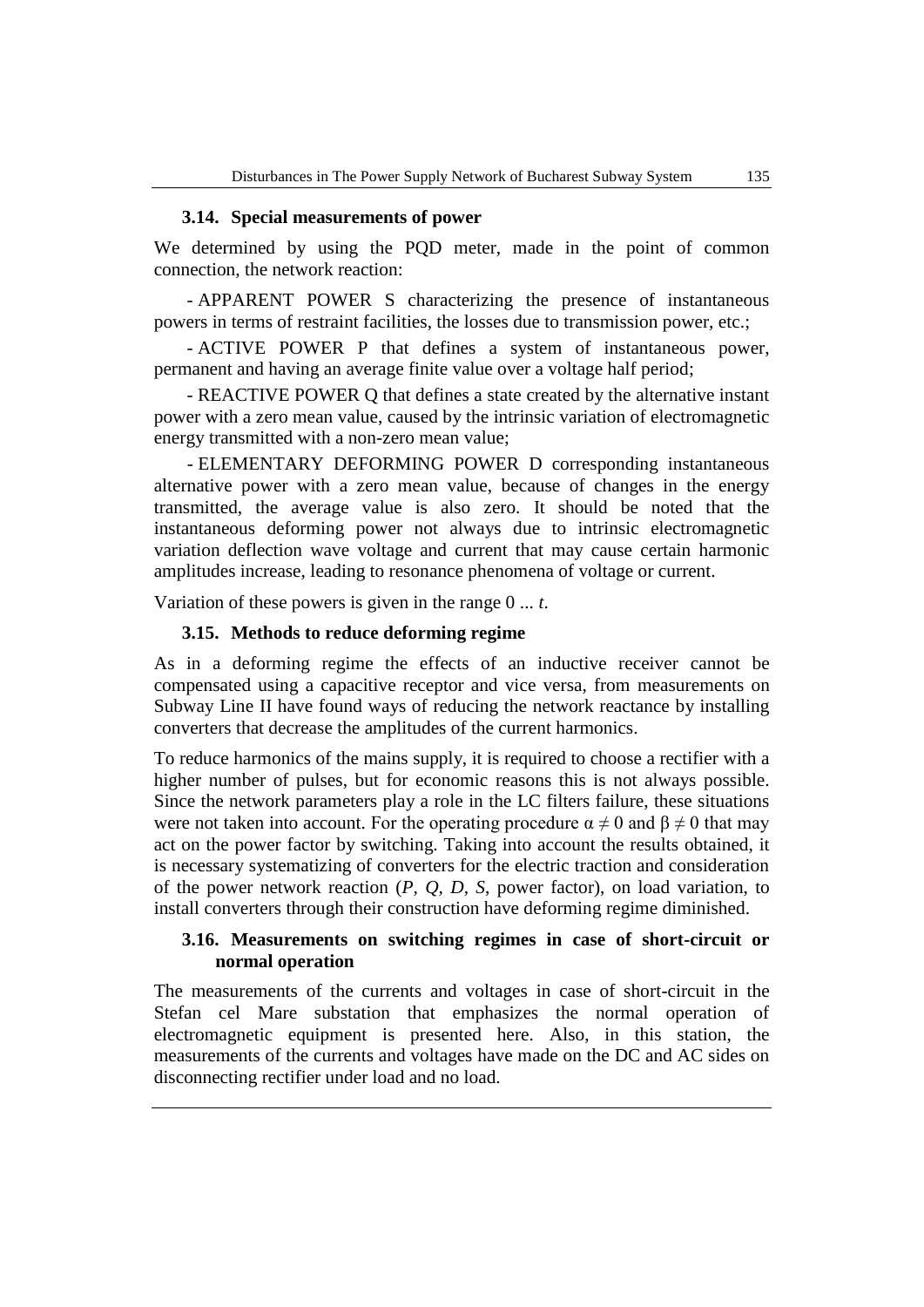### **3.17. Analysis of measurement on switching regimes in stations Stefan cel Mare and Gara de Nord**

Here it was determined: the maximum short-circuit current, liquidation time of short-circuit, maximum voltage levels, service voltage of 820 VDC, over voltages, current slope at  $t = 0$  sec., current value at which the electric arc occurs (open contacts), opening time of contacts, time adjustment (time at which the breaker reaches the adjustment value), proper time of the breaker.

From oscillograms result calculation parameters (maximum short-circuit current and time constant of the circuit) to supply the short-circuit of one (two) rectifier(s), depending on the distance from the short-circuit site (fig. 6).



depending on the distance from the short-circuit.

Supply scheme for the subway line assumes in each substation two busbars of +825 V, supplied by one rectifier. Each busbar supplies through two cables (left– right) adjacent intersections (fig. 7).

In figure 8 is presented the variation of the short-circuit current through the breakers A2 and B2, inter station 1400 m and in figure 9 is presented the variation of the short-circuit current through the breakers C1 and D1, inter station 1400 m. Variation of the short-circuit current through A2 and B2 breakers, inter station 700 m, is shown in figure 10 and the variation of the short-circuit current through the breakers C1 and D1.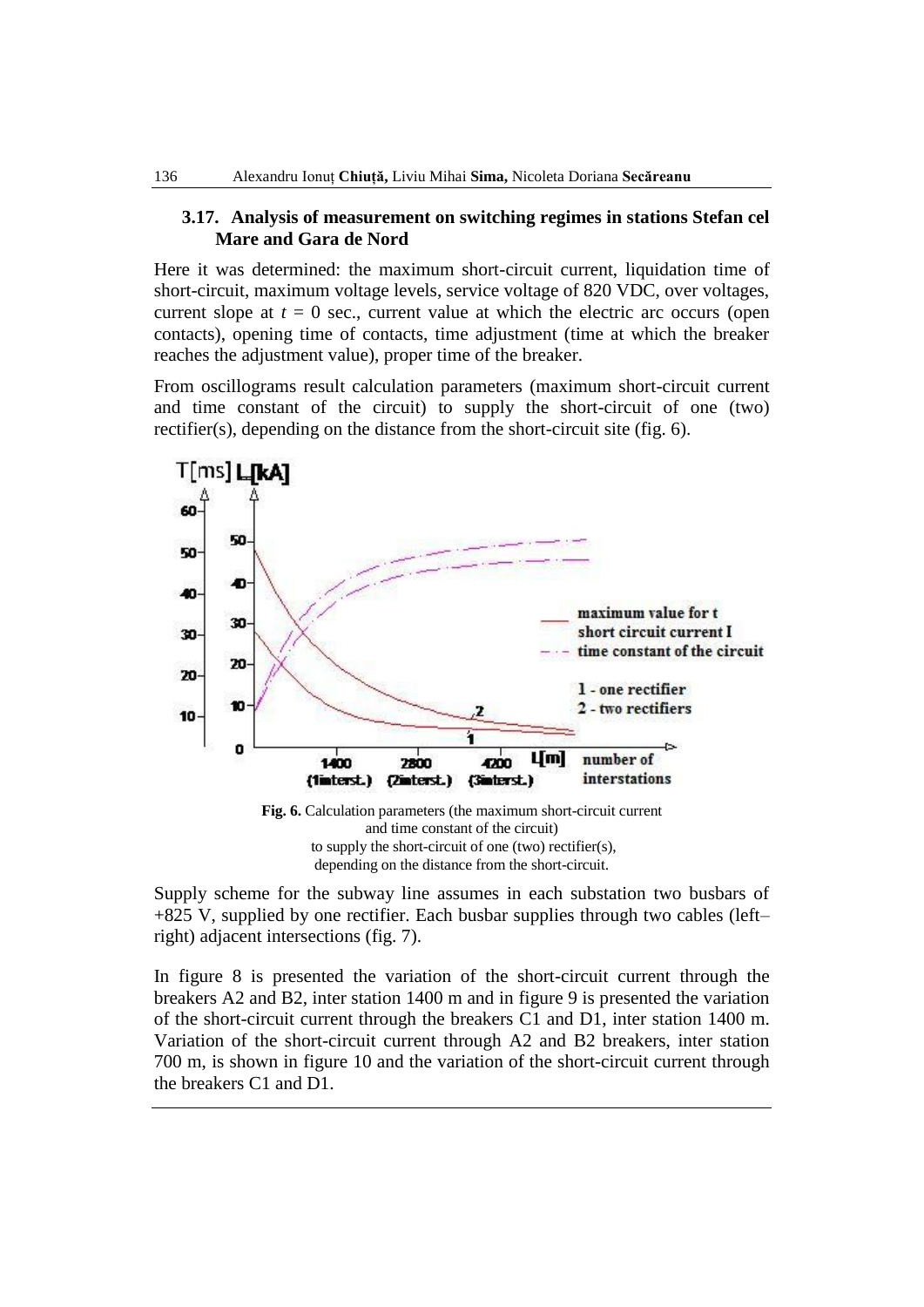

**Fig. 7.** Supply scheme for the subway line studied



**Fig. 8.** Variation of the short-circuit current through the breakers A2 and B2, inter station 1400 m.



**Fig. 9.** Variation of the short-circuit current through the breakers C1 and D1, inter station 1400 m.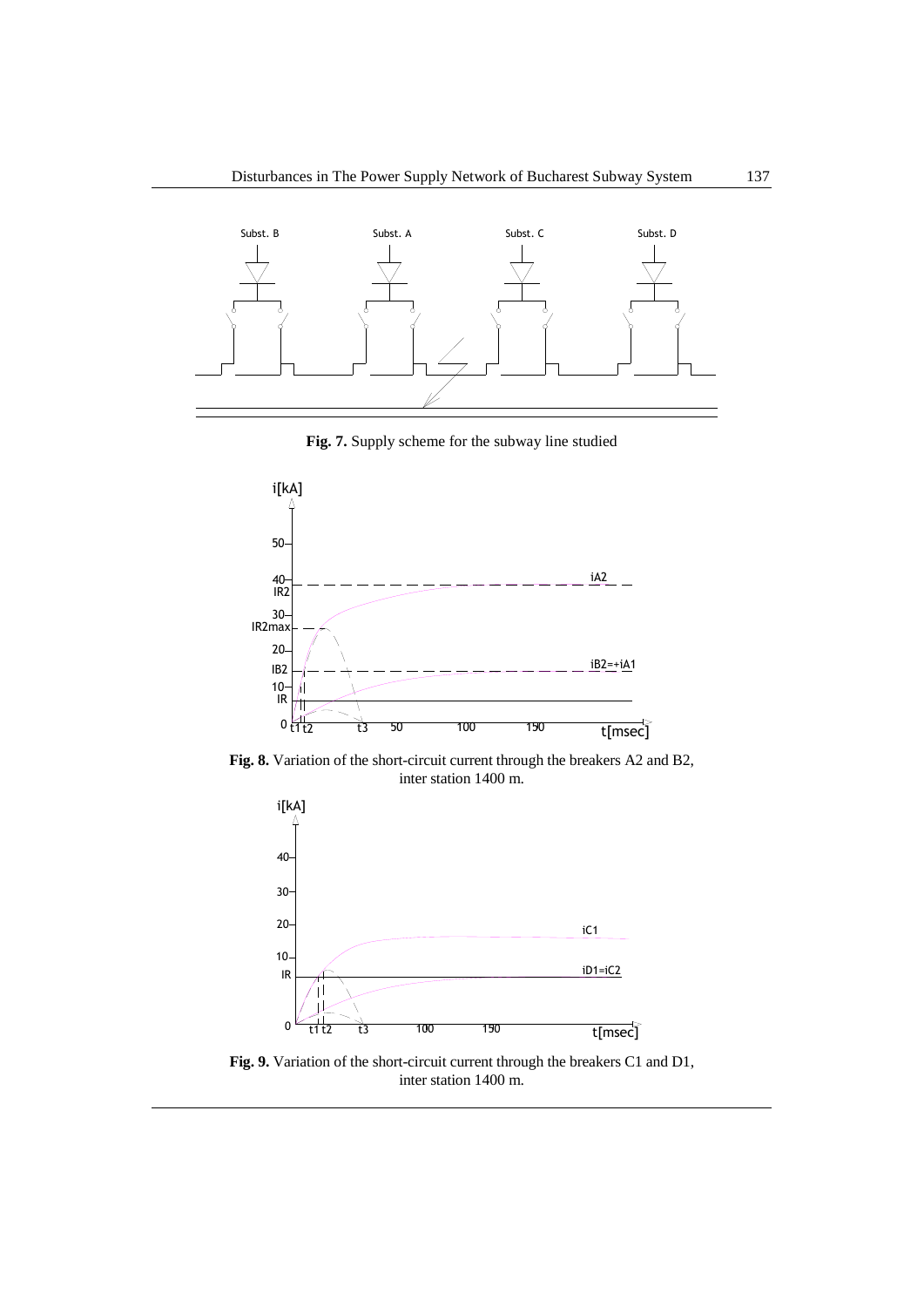

**Fig. 10.** Variation of the short-circuit current through the breakers A2 and B2, inter station 700 m.



**Fig. 11.** Variation of the short-circuit current through the breakers C1 and D1, inter station 700 m.

#### **4. Conclusions**

There are mutual disturbances between the power electronic equipment and electrical networks (the electrical company's AC networks and subway company's DC networks).

Current shape used by rectifiers (harmonics) depends on the rectifier assembly and absorbed current variation by the train wagons.

Theoretically, the currents in line (to network) contain only frequency harmonics of  $(kp \pm 1) \cdot f_1$  and DC voltage contains only frequency harmonics of: of  $(kp \pm 1) \cdot f_1$  and DC voltage contains on<br>  $k \cdot p \cdot f_1$   $[k = 1, 2, 3...p = pulsation]$ ;  $f_1 = 50$  Hz.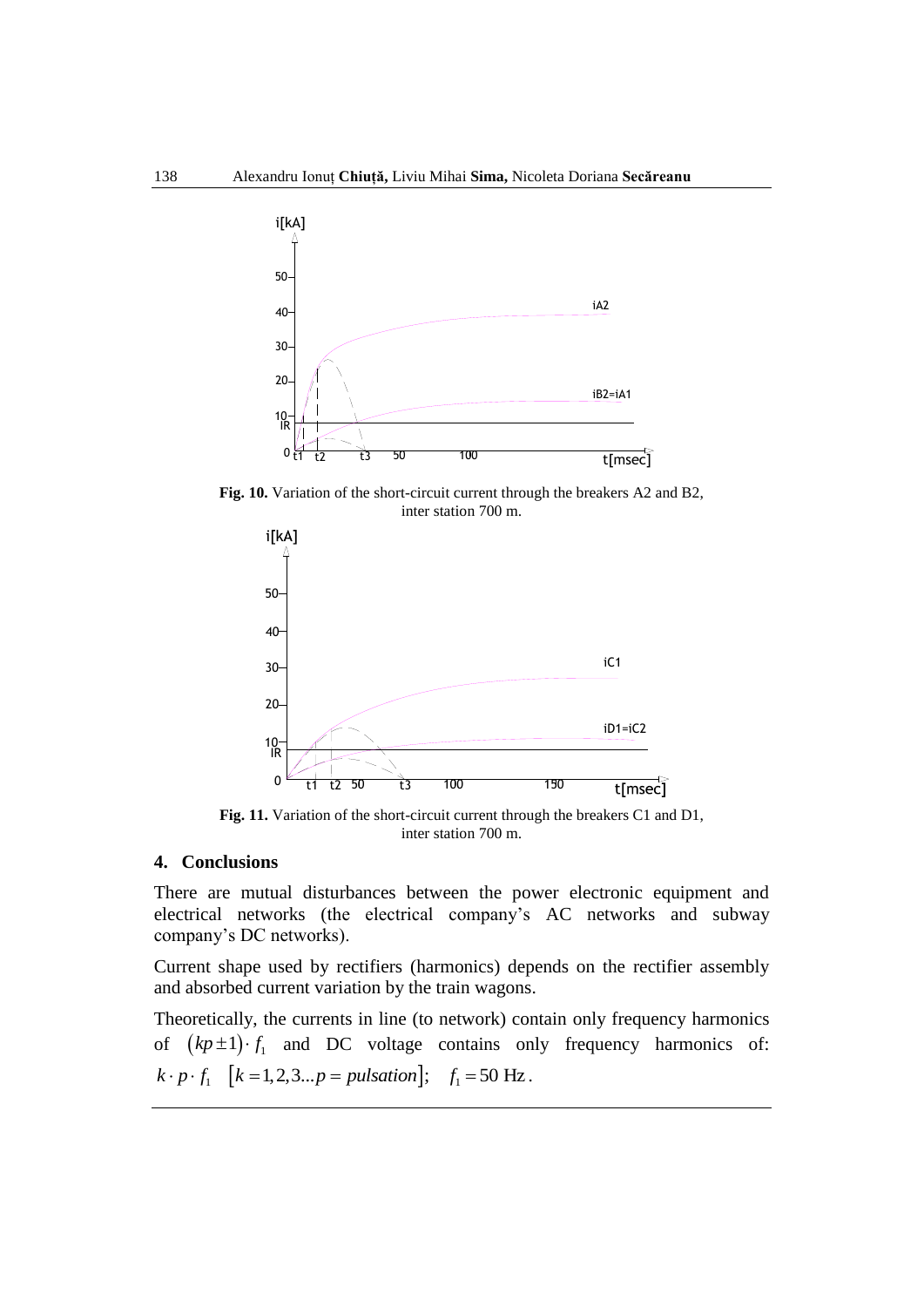Practically, the tolerated deviations from the theoretical sinusoidal shape and symmetry of voltages (to network) lead to appearance of harmonics of the theoretical value ought to be zero.

For some apparently symmetrical coupling ways, asymmetrical switching can lead to harmonics who's the theoretical value should be zero. Current harmonics are characterized by the fact that their amplitude decreases rapidly. Since the fundamental current is 95% and current harmonics are effectively 5% of current. As a fact the current harmonics cause losses in the mains supply, transformers and electrical machines.

Harmonics resulting from current form lead to deformation of the network voltage according to the network harmonic impedance, which is often difficult to determine. Voltage harmonics cause disturbance to other electrical receivers. Inductive voltage drop reduces the higher harmonics. Switching causes to the supply network voltage, pinches and beaks (due to temporary short - circuits) and produces changes in the phase angle and reactive power. At some point, the amplitude of the pinch (beak) depends on the ratio: total inductance per phase / upstream inductance per phase. High frequency oscillations caused by switching are sudden voltage jumps which occur at the beginning and especially at the end of commutation.

Reaction of the power grid, in the point of connection of the rectifier, is characterized by: changes in voltage, current imbalance, voltage deforming, frequency variation, instantaneous disappearance of part or all of a phase, instantaneous disappearance of part or all of the phases (interruption and restoration), incompatibility among several networks, propagation of high frequency disturbances.

There is mutual disturbance between electric motors of the trains and AC and DC power networks. In the electric motors of the trains, parasitic forces and vibration of the stator appear which depend on the quality of the terminal voltage.

International standards require that telephonic harmonic factor (THF) of the engine goes no further than 1.5%. Variation in time of the voltage on terminals, so the THF factor, may be determined by the Fourier analysis of curves of the polar field and wiring factors of the corresponding stator wiring. Like any flexible structure, the electric machine stator has natural frequencies with different characteristic shapes.

Parasitic forces act on the stator core, such as radial and tangential directions. Change of the mechanical structure of the motor stator leads to reducing the vibration. Design steps can be taken to move the natural frequencies and to avoid the maximum forces. This will ensure that the oscillation amplitudes will be reduced even from the design stage.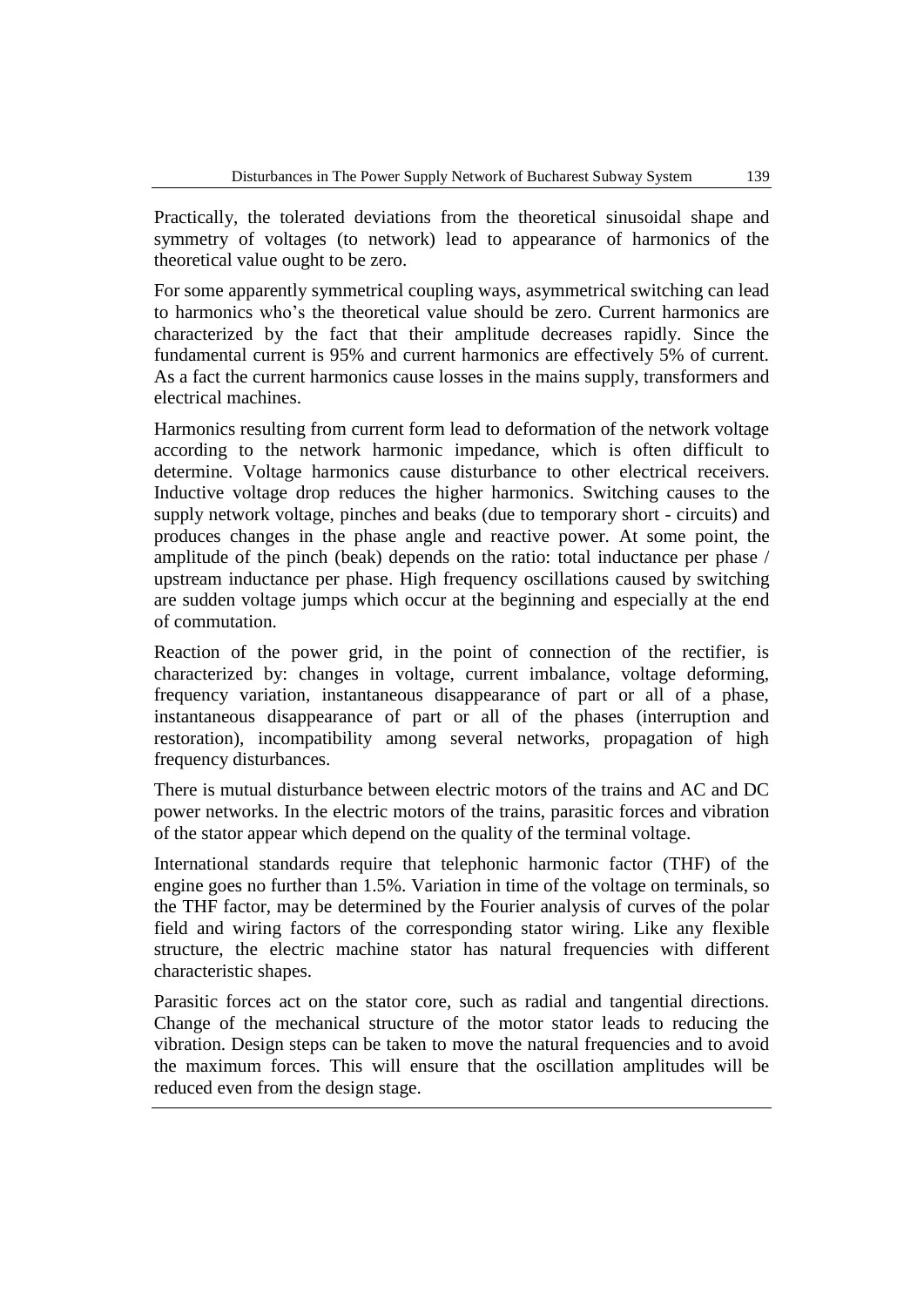### **4.1. Measurements and their interpretation**

Measurement of the dispersion currents of the tunnel was made by using the method of measurement of the potential drops along the tunnel.

Potential drops on about 500 m long tunnel (under current circulation area of the train, when the train is a distance of 500 m from the station) should be no larger than 100 mV. Bur positive and negative peaks were found above these values.

Measurements were made of lateral resistance of ballast to determine areas and weak points of insulation. Insulation resistance of the runway to the structure must be maintained at values of  $5 \div 10 \Omega$  km, but not less than 1  $\Omega$  km.

Because the voltage drop in the U runway and low insulation resistance (ballast resistance) of the runway to the concrete structure of the tunnel, a part of the traction current turns back to the traction substation (to the point of negative cable connection to the runway) through the reinforced concrete structure of the tunnel and hardware placed in the tunnel. This causes electromagnetic incompatibility, as well influence of CCTV, telecommunications and corrosion in the tunnel.

Measurements, samples and tests, to verify the technical characteristics of the Subway system Line III, were made, as well as for the 3rd runway rail.

To accurately assess the influences that the electrical traction produces on the neighbouring installations, it is necessary to determine the distributed electric parameters of electrical power supply to the train wagons. These measurements were carried out under practical conditions of the sitting of the 3rd runway rail, running track and positive and negative cables. The results are heavily influenced by the 3rd runway rail insulation and the runway as well.

Electromagnetic disturbances occurring in the CCTV system arise due to sudden changes of AC and DC voltages and currents. Removal of disturbances, at source and binding circuits, is achieved by following methods:

-avoidance the cause that produces disturbances (e.g. reduction of the DC machine collector fire);

-electromagnetic shielding and disturbance removal that spreads to the networks directly related to the source by using filters;

Over voltages that appear in the remote control, signal and measure cables on subway are determined by:

- switching the power supply sources from the load to the idle;
- capacitive load of the lines (cables are essentially electric capacities);
- wrong handling of the connection or disconnection devices of lines;
- earth currents;
- resonance phenomenon.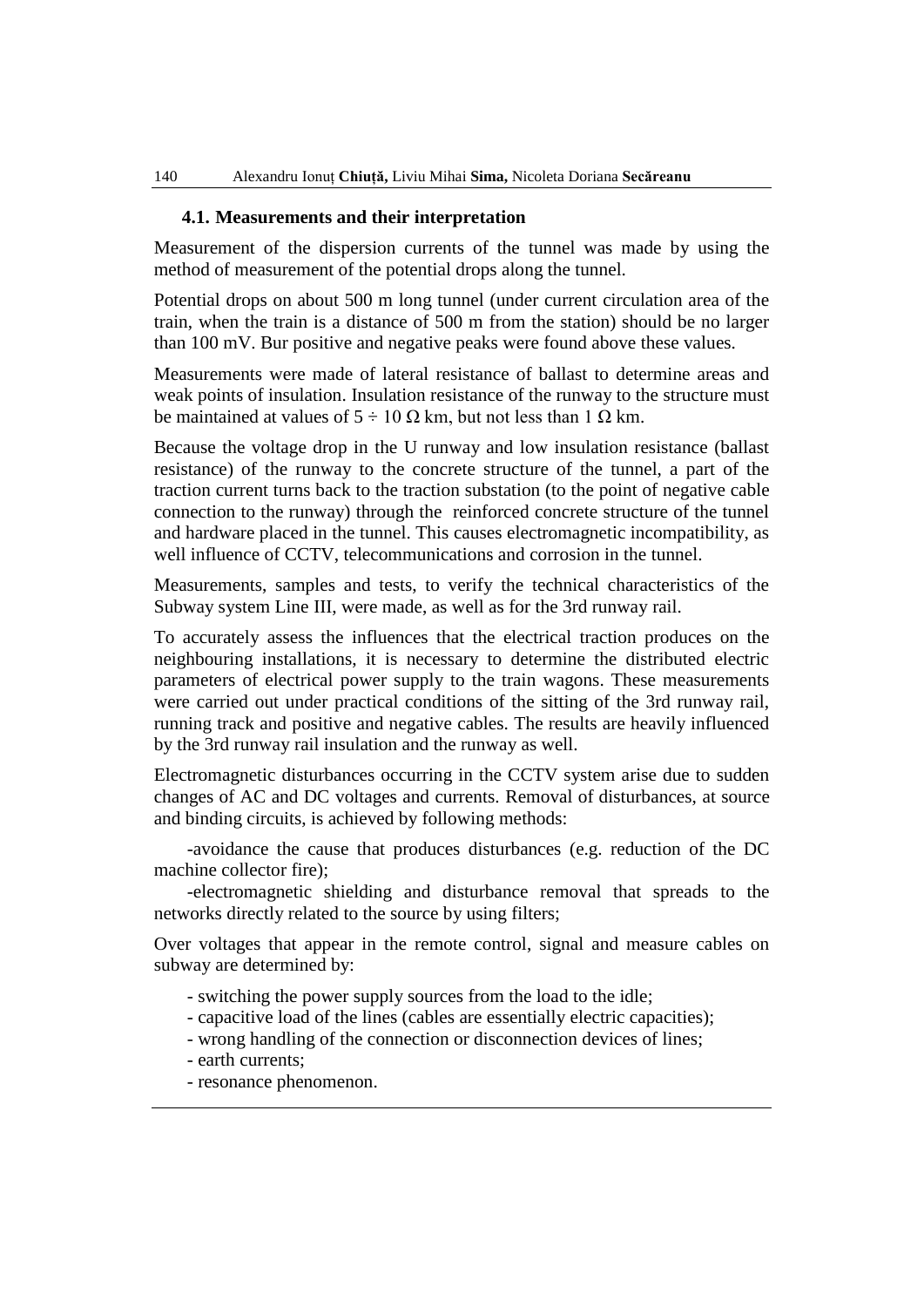Switching the supply transformers of the underground remote control, signal and measure cables (TTS) causes directly dangerous increase of the voltages that have the effect of weakening or destroying electrical insulation. To combat them should:

- be known technical terms in which that occurs;
- be taken technical measures of protection;
- remove the causes producing over voltages.

Over voltages occurrence in the remote, signal measure cables caused by the existence of the capacitive currents in these lines is under certain conditions, can create, by reducing the inductive currents, dangerous surges in adverse effects on electrical insulation.

### **4.2. Over currents, causes and effects**

Transport of electricity in a remote control, signal and measure line is subject to the existence in that line of a maximum current that cannot be exceeded. When the current exceeds this value, an over current arises in this line determined by:

- absorption currents of receivers in the system;
- short-circuits;
- earth currents.

Absorption currents of the electric receivers, both AC and DC currents, exceed nominal currents that move in electrical line and subway traction lines creating premises of the initial start of developing over currents. Short-circuits are common faults in the subway traction lines caused by touching two conductors which have a potential difference.

Earth currents produce appreciable over currents as due to a defect in the cable insulation or wires breaking inside cables. In this last situation one of the conductors becomes grounded or all the cable wires become grounded. In both cases, dangerous over currents arise producing cable insulation deterioration. Over currents, in particular due to short-circuits, produce faults in the remote control, signal and measure underground cables even in the short time until the circuit breakers trip off due to heat by the Joule – Lenz effect. Besides melting conductors (the most endangered are aluminium ones) over currents can cause burning insulating and protective coatings of the cables. The subway remote control, signal and measure cables must be protected against electromagnetic influence of the power lines. If in the electromagnetic field of a conductors system is another conductors system, the effect of variation of the electromagnetic field of the first conductors system creates in the second system, voltage and current disturbances that disturb the proper functioning of remote control, signal and measure lines. Technically, it is sufficient, to limit induction produced by the high voltage to certain values, such as the remote control, signal and measure cables can achieve a virtually non-deformable signals transmission.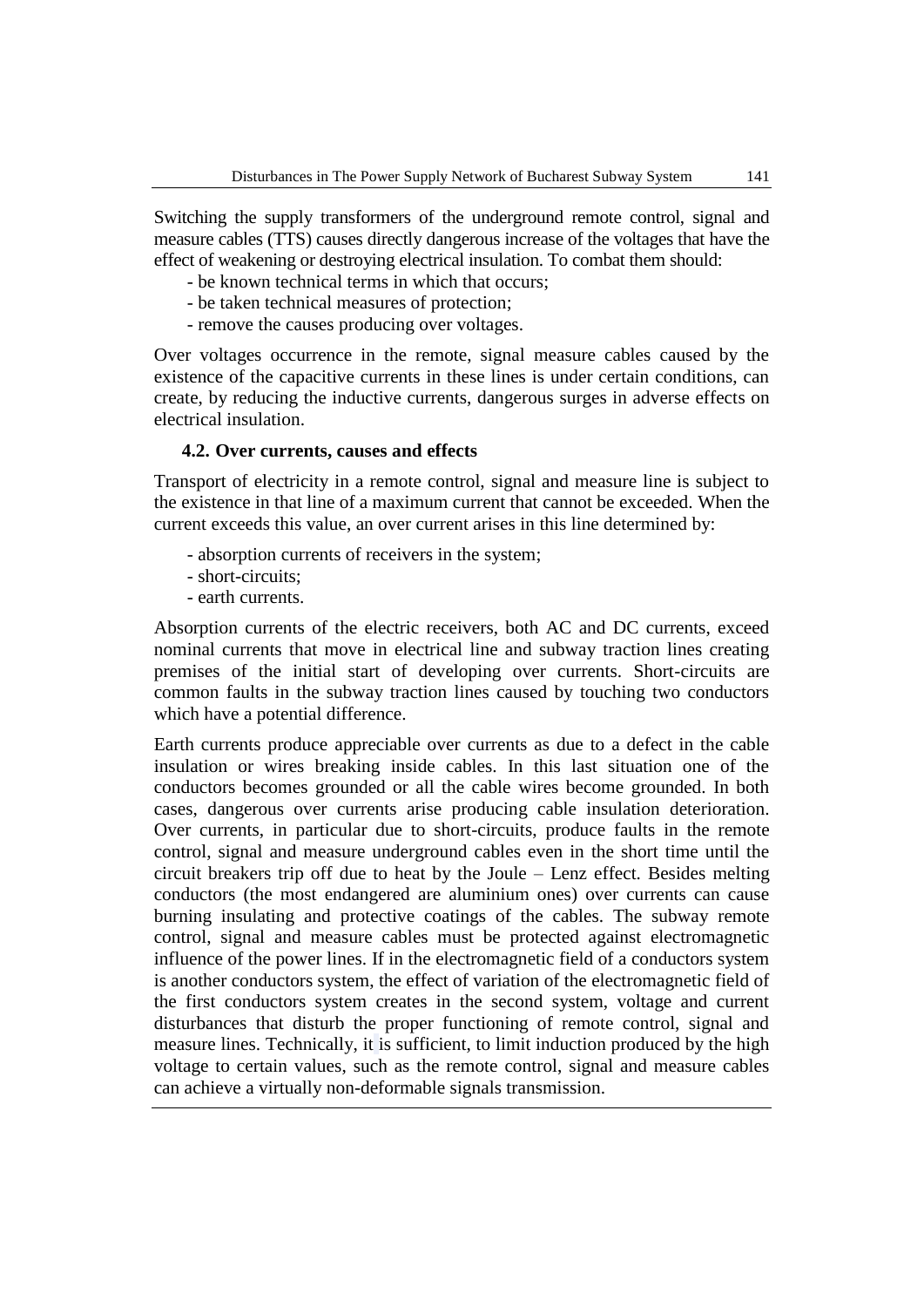#### **4.3. Proposals**

Permissible limits of the dangerous induction. There are two different kinds of dangerous inductions:

a) induction during the breakdown regime of symmetrical power transmission lines with neutral connected to earth or isolate when the longitudinal electromagnetic forces or load current appear in the remote control, signal and measure lines, shortly, only during the breakdown and disappear when disconnecting the damaged line;

b) induction during the normal regime of power transmission lines operating in asymmetrical regime, when the longitudinal electromotive forces or load current in the remote control, signal and measure lines persist for a long time, while inducing lines work. Because there are two types of dangerous induction, two acceptable limits have been set.

High voltage power lines at subway may influence the signals transmitted on remote control, signal and measure lines. Industrial frequency currents disturb the transmission of signals, since the frequency is close to the industrial frequency current. Harmonic components of currents and voltages influence the remote control, signal and measure cables and, as well as the transmission of signals on cable phone line.

Because the influence of power lines on the remote control, signal and measure cables do not produce unacceptable disturbances, the design directives should be applied.

There is an interaction between power circuits of the Bucharest Subway Company, trams and Electrical Company. Interaction issues and electromagnetic compatibility can be addressed taking into account all these influences.

Circumstances in which the interference signal is largely caused by incompatibility between the weak current measurement technique and intense current measurement technique. This imposes measurements to limit dangerous voltages.

Manner of occurrence of the interface is due to:

- current i, of power circuit, which produces an alternating magnetic flux  $\Phi_1$ , determining passing a current through the coaxial cable screen;

- variable magnetic flux  $\Phi_2$ , produced by currents passing through close conductors, which causes a current passing through the coaxial cable screen;

- electromotive voltage  $e_1$  causes an interference signal due to the fact that an alternating current passing through the device casing

- due to capacity between the central conductor and cable screen as imperfect screen provided by braided metallic screen is signal interference;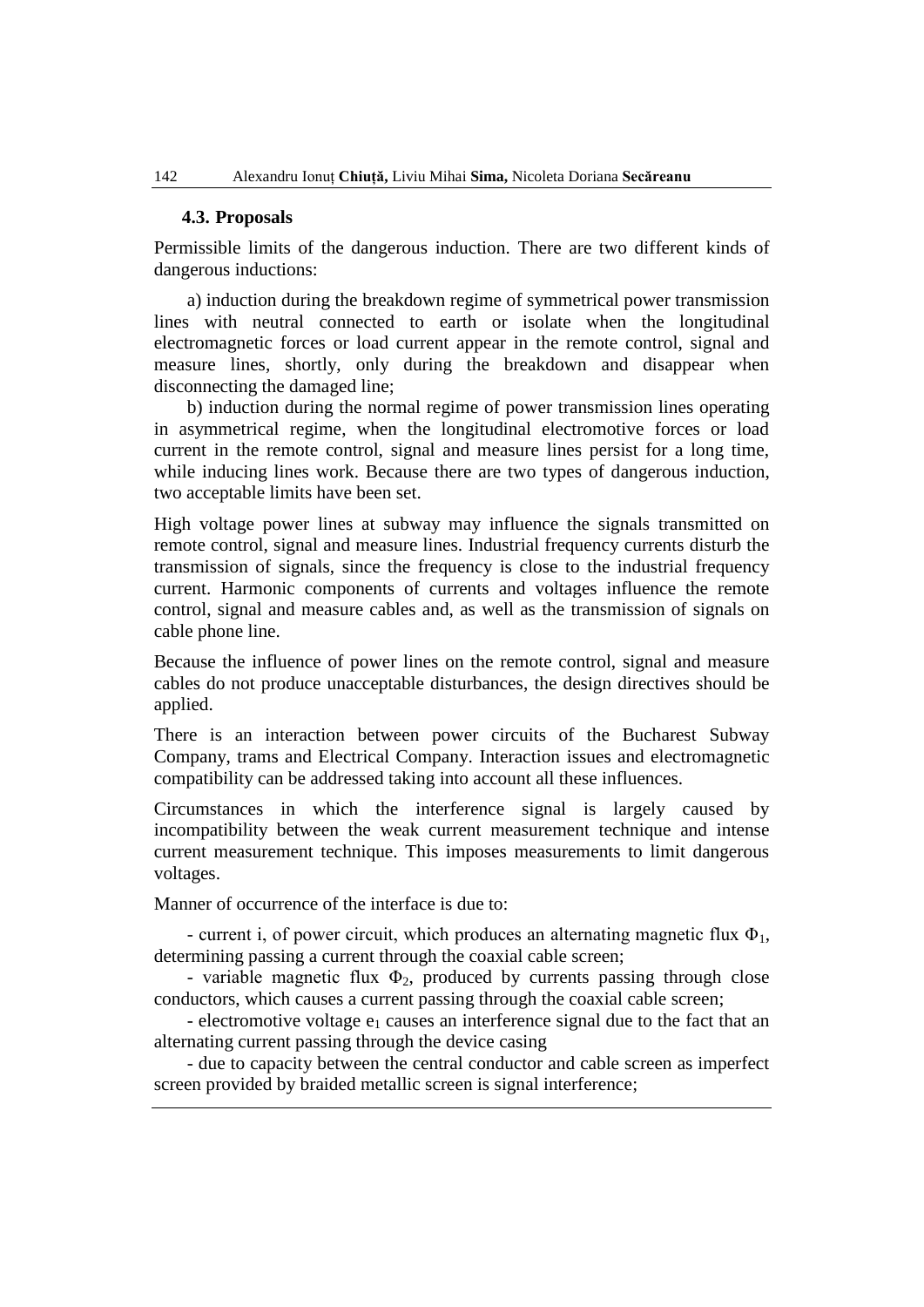- behaviour of the simple - shielded coaxial cable is better at small cable  $(\Phi_3, \Phi_1)$  $5\div 5.3$ ) for frequencies above 1 MHz;

- behaviour of the double-shielded coaxial cable is better for frequencies below 100 kHz;

In order to eliminate the interference, the following technical measures are taken into account:

- shielded isolation transformer, with minimal capacity between primary and secondary winding;

- filtering cells placed between the shielded transformers and metering device;

- shielded coil for making measurements in the heavy currents and high voltage with rapid variations.

In current practice, the shielded systems can be divided into the following:

- frequency range 1 kHz – 1 MHz. Electric field lines are short-circuited by the conductive surface of metallic sheets and as a result screening in the electric field, in this frequency range, is practically perfect. Shielding against the magnetic field is given by the permeability and wall thickness of the coil.

- frequency range 1 MHz – 100 MHz. Because of the discontinuities in windows, doors, no longer can count on a short-circuiting the electric field lines. Shielding effectiveness decreases with the increasing frequency in this range. Magnetic shielding is limited.

- frequency range > 100 MHz. Interference wave can be considered plane. Depreciation of the plane wave, because of the skin effect, depends only on a good electrical conductivity of surface material used in screening.

Following measurements, it was decided to implement the fibre optic communication.

**NOTE:** *This study it was realised when the stations had another name. In the present, some stations have another name only. For concordance, it was kept the name of the station from the date when the study it was realised.*

# **R E F E R E N C E S**

[1] Chiuţă, A., Marthe, E., *Aspecte de compatibilitate electromagnetică (EMC) - Proiect de diplomă postuniversitară în domeniul ingineriei electrice*, 2002.

[2] Chiuţă, A.I., Marthe, E., *Communication par reseau electrique. Aspects de compatibilité électromagnétique*, SICEM 2002, Bucureşti, România, 27 septembrie 2002.